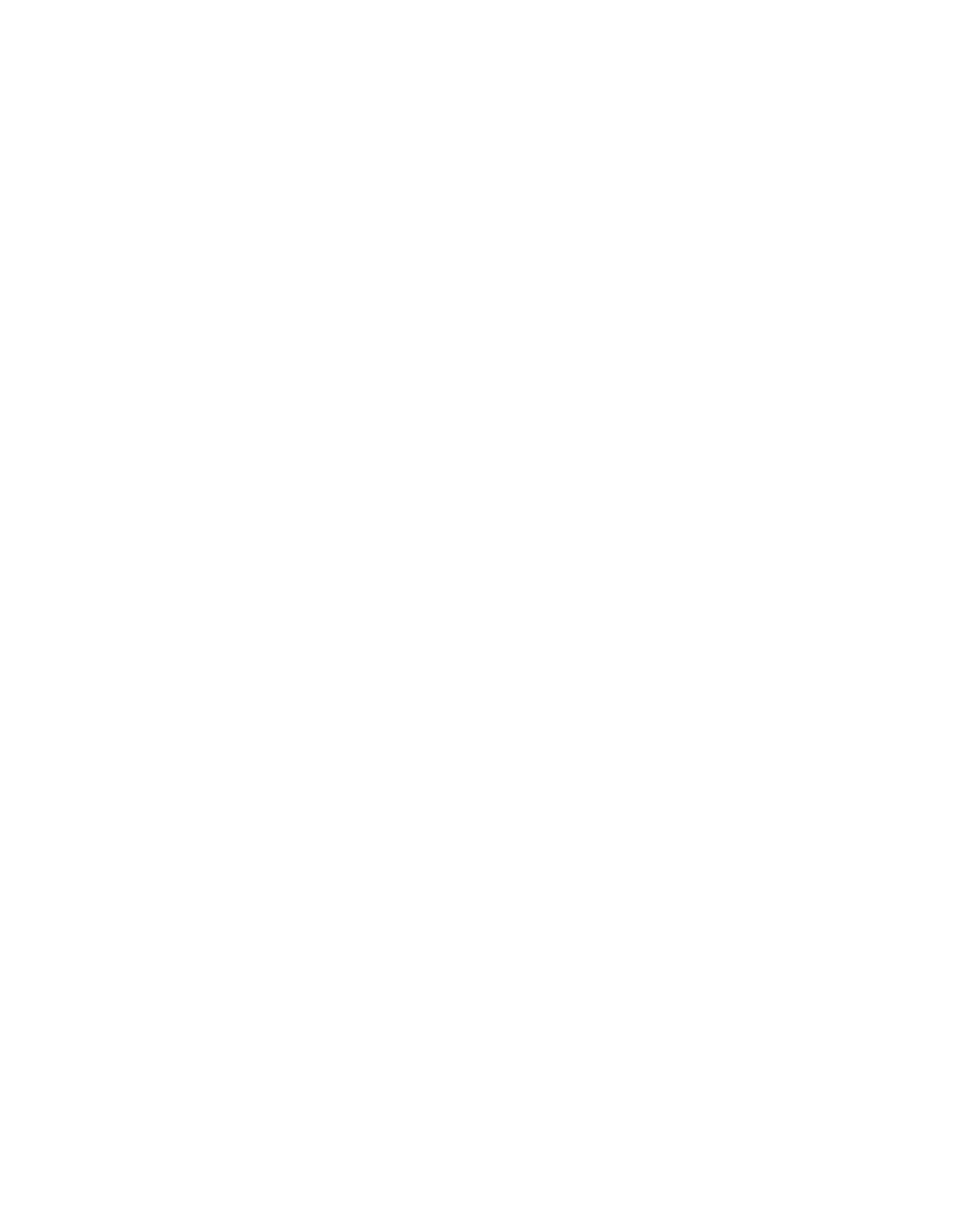

# **INTRODUCTION**

The Network Advertising Initiative (NAI) is the leading non-profit, self-regulatory body governing advertising technology providers in the online advertising ecosystem. Created by the online advertising industry in 2000, the NAI is one of the Internet's longest standing, and most respected, industry self-regulation efforts. The organization is currently composed of nearly 100 member companies and is expanding.

For nearly 15 years, the NAI has imposed self-regulatory standards that establish and reward responsible business and data management practices with respect to the collection and use of data for Interest-Based Advertising and related practices. These standards are set forth in the NAI Self-Regulatory Code of Conduct (referred to as the Code) which was first adopted in 2000 with the unanimous support and praise of the U.S. Federal Trade Commission (FTC).

The Code imposes notice, choice, accountability, data security, and use limitation requirements on NAI member companies. Through a rigorous compliance and enforcement program that includes annual reviews, ongoing technical monitoring, mechanisms for accepting and investigating complaints of noncompliance, and sanction procedures, members are held to their promise to adhere to the Code.

The Code is periodically reviewed and updated in an effort to anticipate and respond to practical questions, rapidly evolving technologies and business models, and new issues raised by policymakers. Consequently, the Code was revised in 2008 and 2013. This 2015 update is designed to clarify aspects of the 2013 Code of Conduct.

# **Purpose of this Updated Code**

The 2013 Code of Conduct significantly revised and updated the NAI's self-regulatory framework. This 2015 update intends to clarify certain obligations present in the 2013 Code of Conduct and the accompanying commentary in response to questions received by the NAI, rather than add new substantive requirements for member companies. For example, this Code clarifies that the practice of Retargeting currently carries the same obligations and requirements under the Code as Interest-Based Advertising (IBA). In addition, the Code explains that members' "Interest-Based Advertising" activities based on sensitive health conditions or treatments require "Opt-In Consent." Although these interpretations were discussed in the commentary to the 2013 Code of Conduct, they have been moved directly into the text of the Code in this 2015 update for additional clarity and emphasis that NAI staff views them as Code requirements.

# **Scope of the Code**

The Code governs only NAI member companies. It does not govern all data collection by member companies. Rather, it is limited to members' "Interest-Based Advertising" and "Ad Delivery and Reporting" activities, as defined in the Code. To the extent a member company collects data across nonaffiliated websites on a browser for the purpose of either delivering advertising or providing advertisingrelated services across multiple websites, that activity is governed by the Code. Similarly, selecting an advertisement to serve a user on one website based on a user's activity on one or more different, unaffiliated websites, would also be an activity governed by the Code.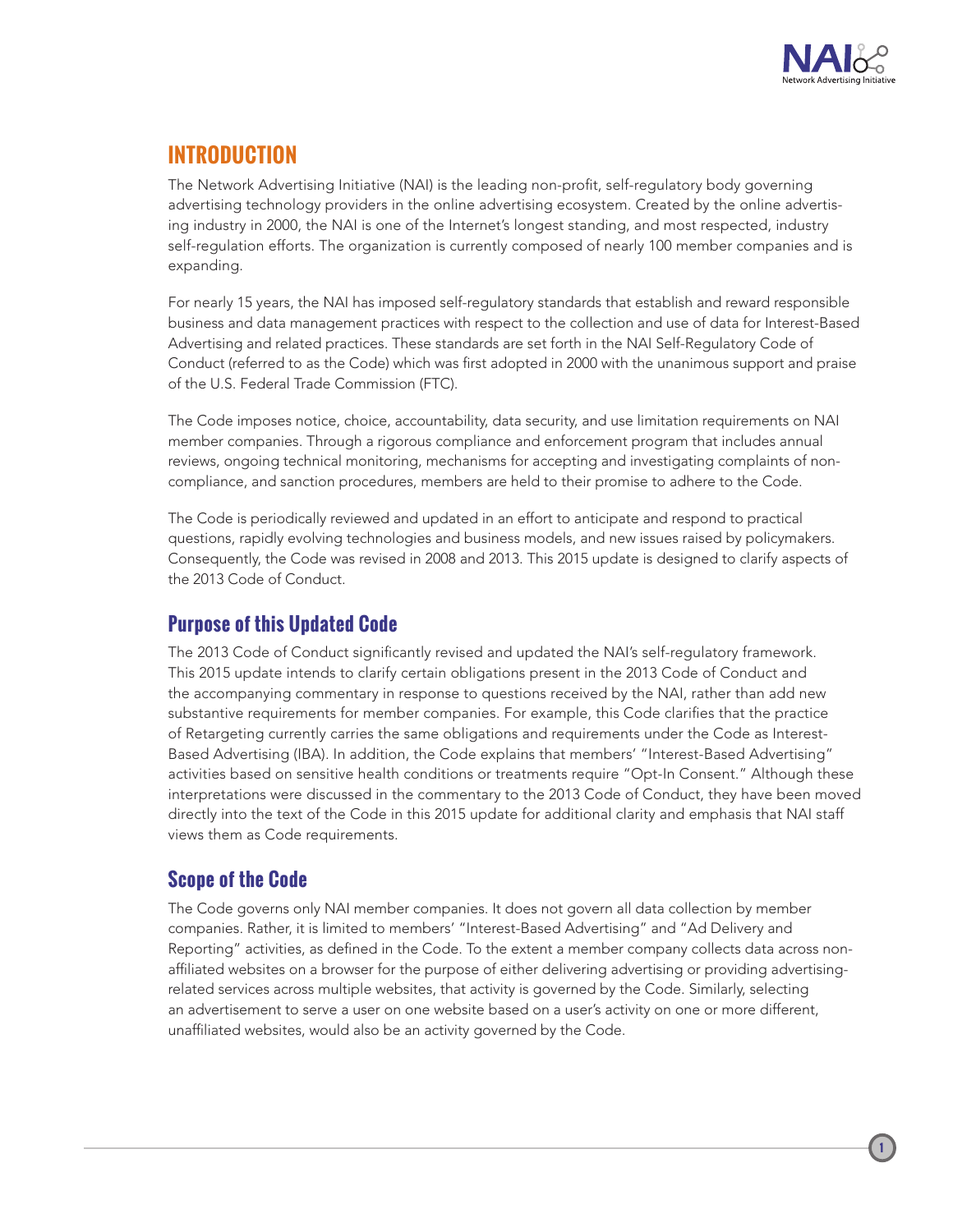

The Code applies to members' Interest-Based Advertising and Ad Delivery and Reporting Activities that: (1) occur in the United States or (2) apply to U.S. users. The NAI encourages its members to apply the high standards of the Code to these activities globally (and many member companies do so), but only U.S. based online advertising activities are subject to the NAI compliance program today.

Member companies are, of course, expected to abide by all laws applicable to their businesses. The Code generally goes above the requirements of applicable laws. However, to the extent there is a conflict between the Code and a member's obligations under applicable law, the member shall abide by the applicable law.

The Code does *not* govern member companies' activities insofar as they are acting as first parties or solely on behalf of a single first party. For example, collection and use by a member company of data on a single domain, or set of affiliated domains, for the purpose of conducting analytics, are not be covered by the Code.

Member companies may use various technologies to engage in Interest-Based Advertising as business models expand beyond traditional desktop web browsing to mobile devices and tablets.1 The Code is intended to be technology-neutral, imposing obligations on members' Interest-Based Advertising activities regardless of the technologies they use.

The NAI continues to believe that these technologies, when used by members for Interest-Based Advertising, should provide users with an appropriate degree of transparency and control consistent with the Code requirements.

# **Relationship to the DAA's OBA and Multi-Site Data Principles**

In 2010, the NAI joined the Digital Advertising Alliance (DAA). The DAA has developed, and enforces through the Better Business Bureau (BBB) and the Direct Marketing Association (DMA), a set of Principles governing the collection and use of data for Online Behavioral Advertising (OBA), as well as a set of Principles governing the collection of data across unaffiliated websites more generally.<sup>2</sup> The DAA is composed of six trade associations representing website publishers, internet service providers, cell phone carriers, social networks, advertisers, offline data providers, *and* the digital technology companies represented by the NAI. As a result, its Principles for OBA and for Multi-Site Data collection govern the entire Internet ecosystem and impose obligations not only on ad tech companies such as networks and platforms, but also on website publishers and brand advertisers.

This update to the Code is not intended to govern member companies' collection and use of data through mobile applications. Instead, the Code served as the baseline standard from which the Mobile Application Code was developed. The Mobile Application Code provides guidelines for members that specify the notice, choice, and other protections required of member companies collecting and using data through mobile applications. The Mobile Application Code is available at [http://www.networkadvertising.org/mobile/](http://www.networkadvertising.org/mobile/NAI_Mobile_Application_Code.pdf) [NAI\\_Mobile\\_Application\\_Code.pdf.](http://www.networkadvertising.org/mobile/NAI_Mobile_Application_Code.pdf)

<sup>2</sup> *See* Digital Advertising Alliance, Self-Regulatory Principles for Online Behavioral Advertising (DAA OBA Principles), available *at*  <http://www.aboutads.info/resource/download/seven-principles-07-01-09.pdf>; *see also* Digital Advertising Alliance, Self-Regulatory Principles for Multi-Site Data (DAA Multi-Site Data Principles), available *at* [http://www.aboutads.info/resource/download/Multi-Site-](http://www.aboutads.info/resource/download/Multi-Site-Data-Principles.pdf)[Data-Principles.pdf.](http://www.aboutads.info/resource/download/Multi-Site-Data-Principles.pdf)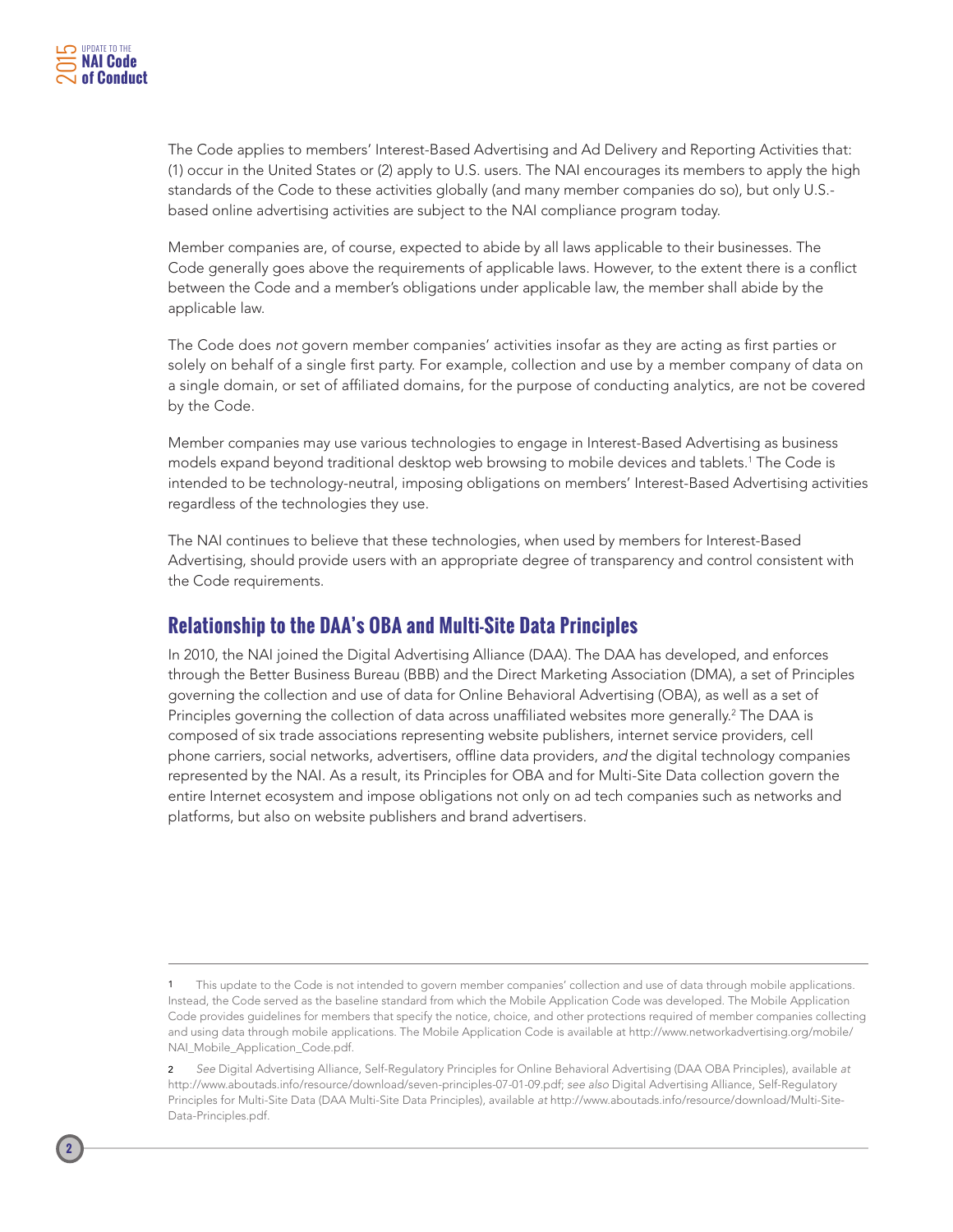

The Code largely harmonizes with the DAA's Principles as they apply to the OBA and Ad Delivery and Ad Reporting by NAI member companies. Thus, for example, the Code imposes an "enhanced" notice requirement for ads informed by Interest-Based Advertising data. Similarly, the Code also makes explicit the purposes for which member companies may not use, or allow the use of, data collected for advertising purposes. Importantly, the requirements for the provision of opt-out choice under the DAA's Multi-Site Data Principles generally mirror the NAI's requirements for opt-out choice under the NAI Code.

Unlike the DAA's OBA Principles, the NAI Code applies only to NAI members, $^3$  and only to the extent they are engaged in activities addressed by the NAI Code. As a result, obligations contained in the DAA Principles that are not applicable to third-party advertising companies in the advertising ecosystem are not included in the NAI Code. Similarly, obligations imposed on third-party advertising companies are in some cases phrased differently in this Code than in the DAA Principles.

# **Framework of the Code**

The fundamental principle underpinning the Code is that differing notice and choice obligations should apply depending on the sensitivity and the proposed use of the data. This basic principle, which has long been recognized by the NAI, is supported by the FTC's Final Privacy Report and the White House Privacy Report.<sup>4</sup> Both of these reports explicitly acknowledge that privacy protections should not be applied in a "one-size fits all" approach. Instead, privacy safeguards should be flexible, scalable, and take into account the context in which the data is collected and used.

To that end, this Code identifies three categories of data with varying levels of "identifiability" and imposes different obligations on NAI members based on the sensitivity of the data. These three categories are:

1) PII;

2) Non-PII; and

3) De-Identified Data.

PII refers to data that is used, or intended to be used, to identify a particular *individual*; Non-PII refers to data that is not linked, or reasonably linkable, to an individual, but is linked or reasonably linkable to a particular *computer or device*; and De-Identified Data refers to data that is not linkable to either an individual or a device. In addition, this Code imposes obligations with respect to "Sensitive Data" and "Precise Location Data" use for Interest-Based Advertising. Sensitive Data is defined to include specific types of PII that are sensitive in nature, as well as Non-PII related to sensitive health or medical conditions and sexual orientation.

<sup>3</sup> The NAI Code does not impose any direct obligations on non-NAI companies, but does promote actions by NAI members companies to increase trust in the ecosystem. For instance, members have an obligation to work with reliable sources and to take steps to require those websites with which they have a contract and engage in Interest-Based Advertising to post notice regarding the Interest-Based Advertising activity. However, the Code does not impose direct obligations on non-NAI member companies and the NAI compliance program does not review the practices of non-members.

<sup>4</sup> Federal Trade Commission, Protecting Consumer Privacy in an Era of Rapid Change, Recommendations for Businesses and Policymakers (March 2012) (FTC Final Privacy Report), available *at* [http://www.ftc.gov/os/2012/03/120326privacyreport.pdf;](http://www.ftc.gov/os/2012/03/120326privacyreport.pdf) White House, Consumer Data Privacy in a Networked World: A Framework for Protecting Privacy and Promoting Innovation in the Global Digital Economy (February 2012) (White House Privacy Report), available *at* [http://www.whitehouse.gov/sites/default/files/privacy-final.pdf.](http://www.whitehouse.gov/sites/default/files/privacy-final.pdf)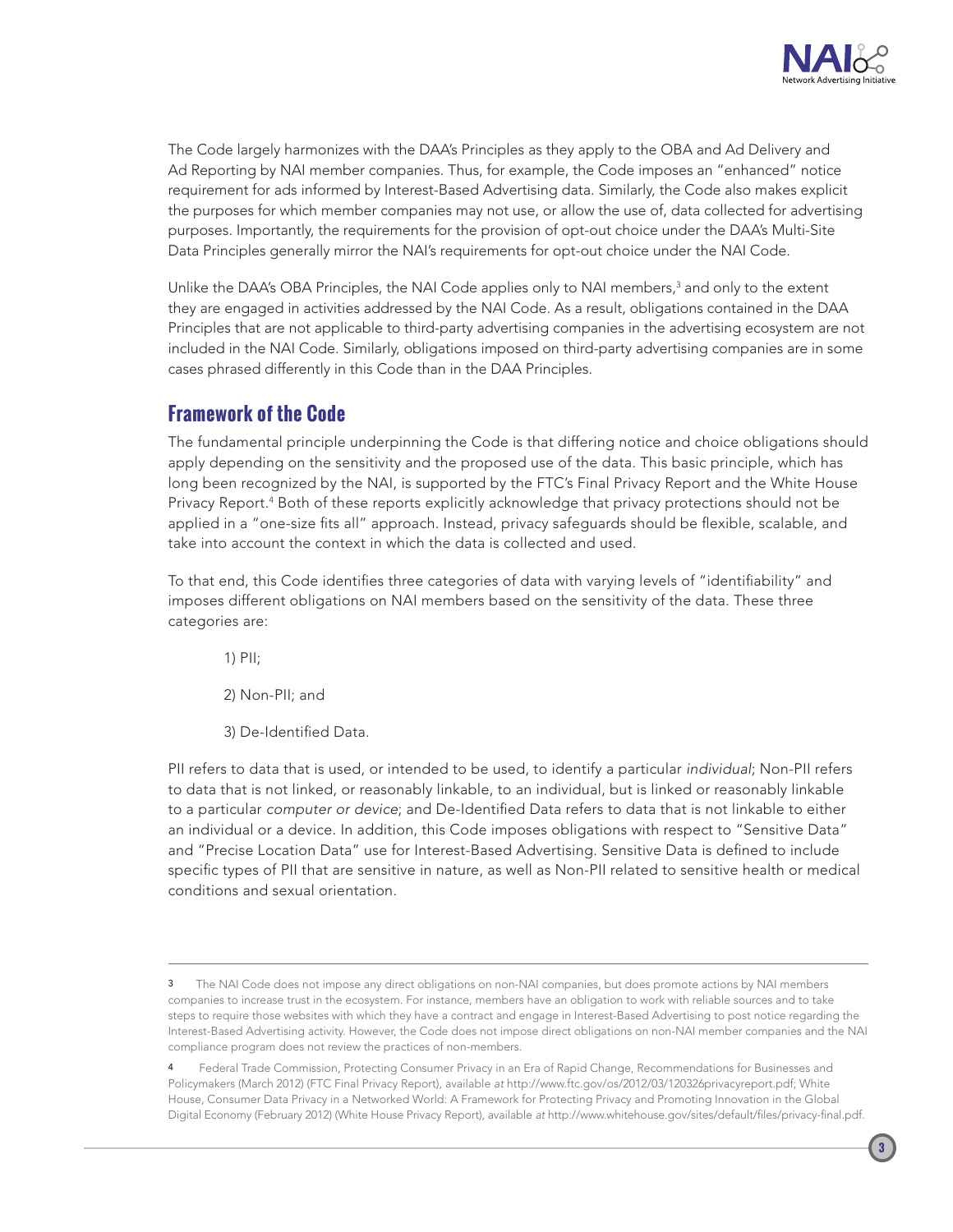

# **NAI Oversight and Monitoring**

The NAI Code is a self-regulatory code. The NAI recognizes that the application of the Code may involve subjective judgments and that technical, operational and policy questions may affect such judgments. For that reason, as a self-regulatory body, it is the intent that the NAI is the final arbiter of how the Code applies to its members' practices in any given instance. Only the NAI staff is authorized to interpret the requirements of the Code and to evaluate compliance with and enforce violations of the Code. If NAI staff determines that there is an instance of non-compliance with the Code by a member, and if a member refuses to implement the recommended steps to bring its practices into compliance, the NAI enforcement procedures allow NAI to refer the matter to the FTC. In making such a referral, NAI does not ask the FTC to interpret its Code, but simply to address the member's failure to comply with NAI's interpretation and application of the Code.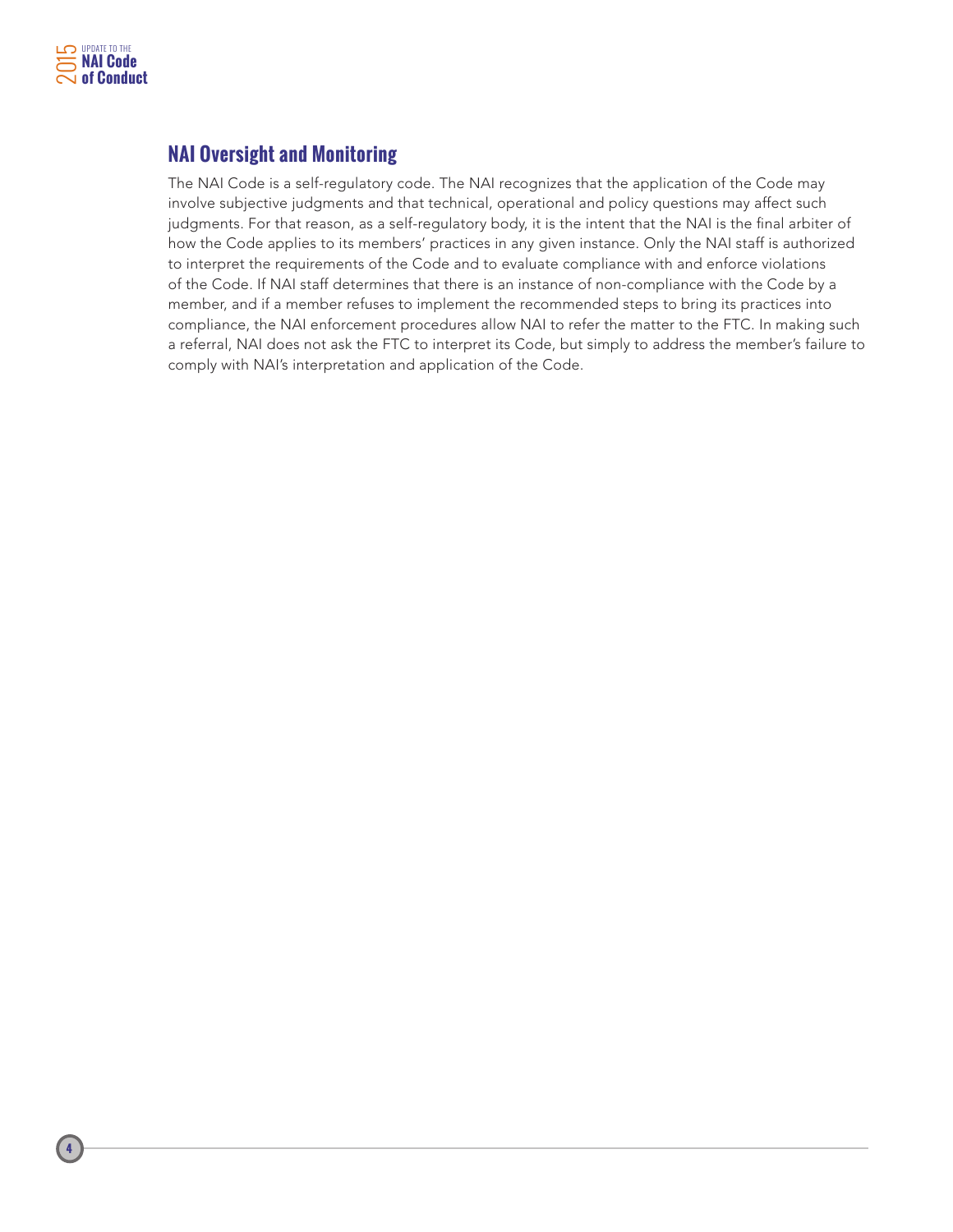

# **2015 UPDATE TO THE NAI CODE OF CONDUCT**

# **I. Definitions**

# **A. INTEREST-BASED ADVERTISING**

Interest-Based Advertising means the collection of data across web domains owned or operated by different entities for the purpose of delivering advertising based on preferences or interests known or inferred from the data collected.

# **B. AD DELIVERY AND REPORTING**

Ad Delivery and Reporting is separate and distinct from Interest-Based Advertising and means the logging of page views or the collection of other data about a computer or device for the purpose of delivering ads or providing advertising-related services, including, but not limited to: providing a specific advertisement based on a particular type of browser or time of day; statistical reporting in connection with the activity on a website; analytics and analysis; optimization of location of ad placement; ad performance; reach and frequency metrics (*e.g.,* frequency capping); security and fraud prevention; billing; and logging the number and type of ads served on a particular day to a particular website.

# **C. RETARGETING**

Retargeting is the practice of collecting data about a user's activity on one web domain for the purpose of delivering an advertisement based on that data on a different, unaffiliated web domain. Although it is a separate and distinct practice from Interest-Based Advertising, unless specified otherwise, requirements and obligations set forth under the Code for Interest-Based Advertising apply equally to Retargeting.

# **D. PERSONALLY IDENTIFIABLE INFORMATION (PII)**

Personally Identifiable Information (PII) is any information used or intended to be used to identify a particular individual, including name, address, telephone number, email address, financial account number, and government-issued identifier.

# **E. NON-PII**

Non-PII is data that is linked or reasonably linkable to a particular computer or device. Non-PII includes, but is not limited to, unique identifiers associated with users' computers or devices and IP addresses, where such identifiers or IP addresses are not linked to PII. Non-PII does not include De-Identified Data.

# **F. DE-IDENTIFIED DATA**

De-Identified Data is data that is not linked or reasonably linkable to an individual or to a particular computer or device.

# **G. PRECISE LOCATION DATA**

Precise Location Data is information that describes the precise geographic location of a device derived through any technology that is capable of determining with reasonable specificity the actual physical location of an individual or device, such as GPS-level latitude-longitude coordinates or location-based Wi-Fi triangulation.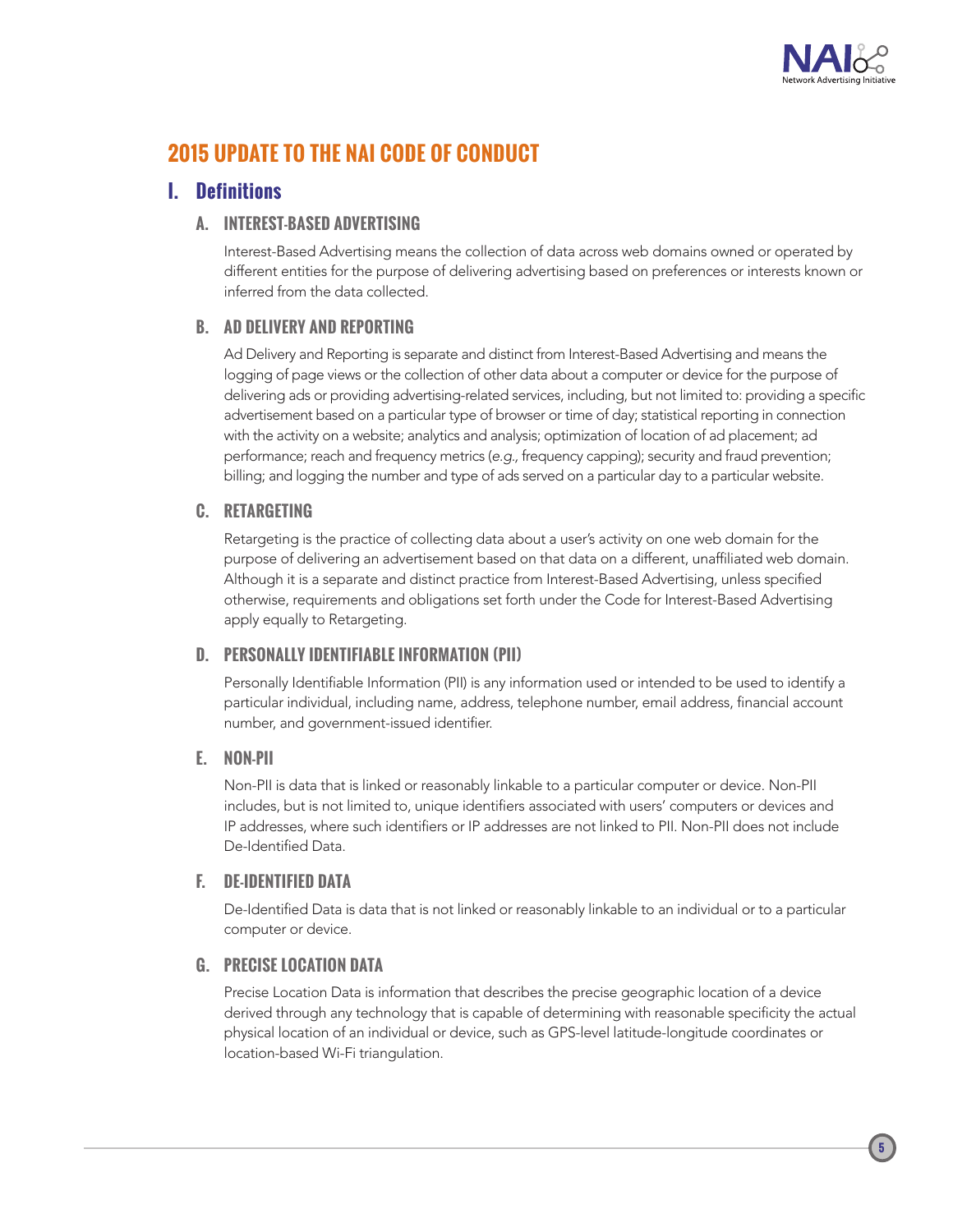

### **H. SENSITIVE DATA**

Sensitive Data includes:

- Social Security Numbers or other government-issued identifiers;
- Insurance plan numbers;
- Financial account numbers;
- Information about any past, present, or potential future health or medical conditions or treatments, including genetic, genomic, and family medical history, based on, obtained, or derived from pharmaceutical prescriptions or medical records, or similar health or medical sources that provide actual knowledge of a condition or treatment (the source is sensitive);
- Information, including inferences, about sensitive health or medical conditions or treatments, including, but not limited to, all types of cancer, mental health-related conditions, and sexually transmitted diseases (the condition or treatment is sensitive regardless of the source); and
- Sexual orientation.

### **I. OPT-IN CONSENT**

Opt-In Consent means that an individual takes some affirmative action that manifests the intent to opt in.

### **J. OPT-OUT MECHANISM**

An Opt-Out Mechanism is an easy-to-use mechanism by which individuals may exercise choice to disallow Interest-Based Advertising with respect to a particular browser or device.

# **II. Member Requirements**

### **A. EDUCATION**

- 1. Members shall collectively maintain an NAI website to serve as a centralized portal offering education about Interest-Based Advertising, the requirements of the NAI Code, and information about and centralized access to user choice mechanisms.
- 2. Members should use reasonable efforts to educate individuals about Interest-Based Advertising and the choices available to them with respect to Interest-Based Advertising.

### **B. TRANSPARENCY AND NOTICE**

- 1. Each member company shall provide clear, meaningful, and prominent notice on its website that describes its data collection, transfer, and use practices for Interest-Based Advertising and/or Ad Delivery and Reporting. Such notice shall include a general description of the following, as applicable:
	- a. The Interest-Based Advertising, and Ad Delivery and Reporting activities undertaken by the member company;
	- b. The types of data collected or used for Interest-Based Advertising purposes, and Ad Delivery and Reporting purposes, including any PII;
	- c. How such data will be used, including transfer, if any, to a third party;
	- d. The technologies used by the member company for Interest-Based Advertising, and Ad Delivery and Reporting; and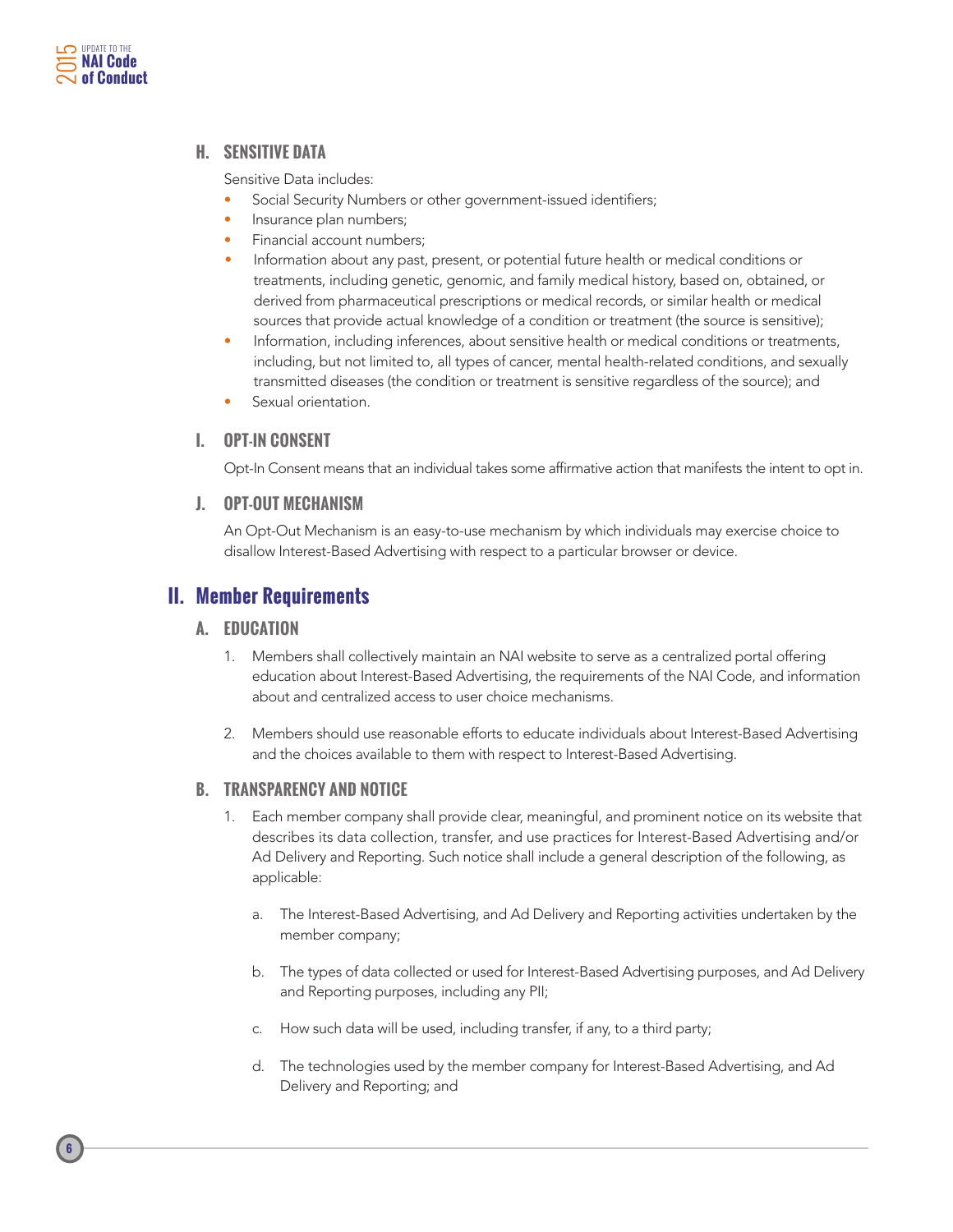

- e. The approximate length of time that Interest-Based Advertising or Ad Delivery and Reporting data will be retained by the member company.
- f. A statement that the company is a member of the NAI and adheres to the Code; and
- g. A link to an Opt-Out Mechanism for Interest-Based Advertising.
- 2. Members that use standard interest segments for Interest-Based Advertising purposes that are based on health-related information or interests shall disclose such segments on their websites.
- 3. Members shall take steps to require those websites with which they have a contract and engage in Interest-Based Advertising to clearly and conspicuously post notice, which contains:
	- a. A statement of the fact that data may be collected for Interest-Based Advertising purposes on the website;
	- b. A description of the types of data that are collected for Interest-Based Advertising purposes on the website;
	- c. An explanation of the purposes for which data is collected by, or will be transferred to, third parties; and
	- d. A conspicuous link to an Opt-Out Mechanism for Interest-Based Advertising.
- 4. As part of members' overall efforts to promote transparency in the marketplace, members should make reasonable efforts to confirm that websites where the member collects data for Interest-Based Advertising purposes furnish notices comparable to those described in II.B.3 above.
- 5. Members shall provide, or support the provision or implementation of, notice of Interest-Based Advertising data collection and use practices and the choices available to users, in or around advertisements that are informed by Interest-Based Advertising, unless notice is otherwise provided on the page where the ad is served outside of the publisher's privacy policy or terms of service.

### **C. USER CONTROL**

- 1. The level of choice that members must provide is commensurate with the sensitivity and intended use of the data. Specifically:
	- a. Use of Non-PII for Interest-Based Advertising purposes shall require an Opt-Out Mechanism, which shall be available both on the NAI website and on the member's website.
	- b. Use of PII to be merged with Non-PII on a going-forward basis for Interest-Based Advertising purposes (prospective merger) shall require provision of an Opt-Out Mechanism, accompanied by robust notice of such choice.
	- c. Use of PII to be merged with previously collected Non-PII for Interest-Based Advertising purposes (retrospective merger) shall require a user's Opt-In Consent.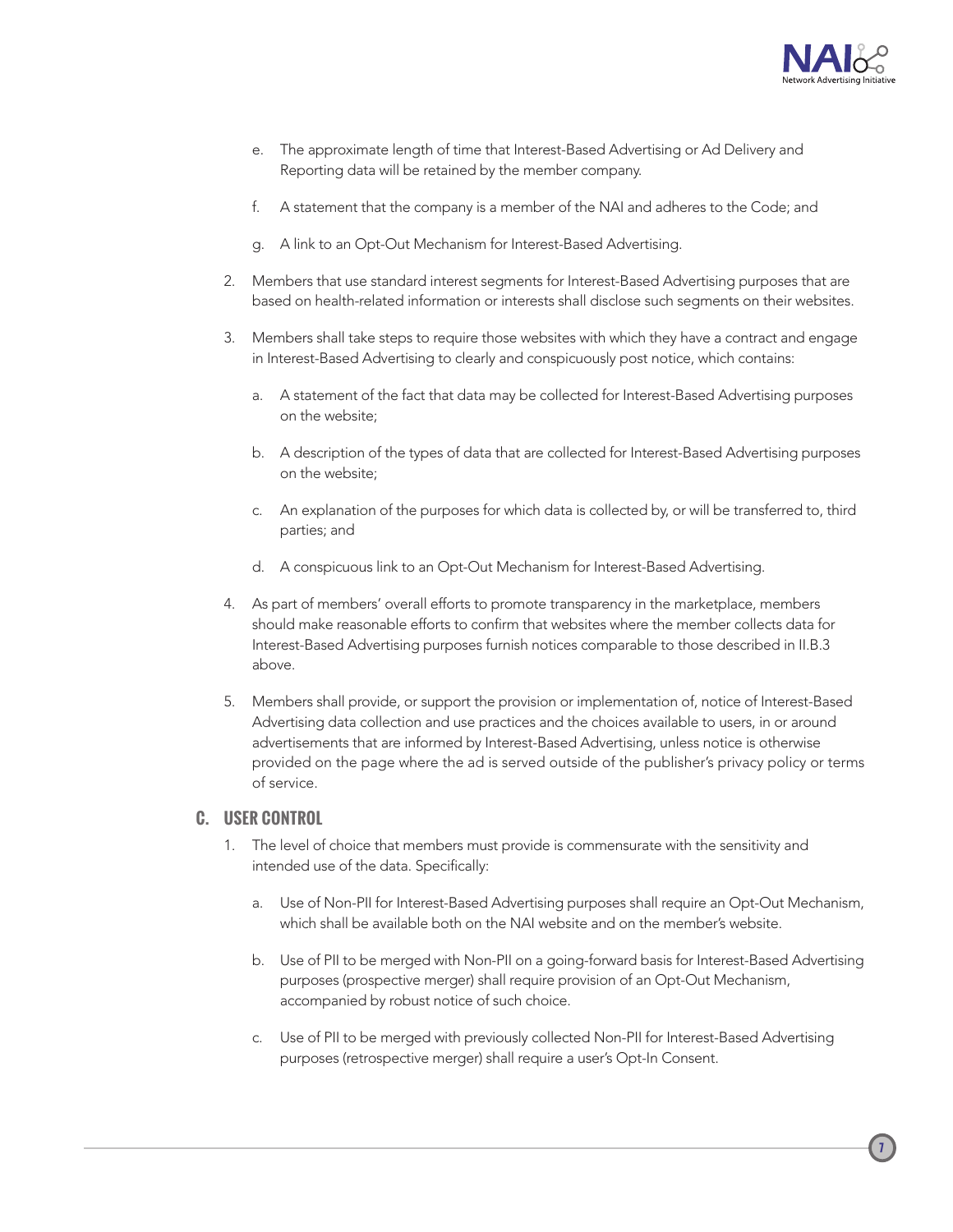- d. Use of Precise Location Data for Interest-Based Advertising purposes shall require a user's Opt-In Consent.
- e. Use of Sensitive Data for Interest-Based Advertising purposes shall require a user's Opt-In Consent.
- 2. When a user has opted out of Interest-Based Advertising from a particular member or members, those member companies must honor the user's choice as to the particular browser. Member companies may continue to collect data for other purposes, including Ad Delivery and Reporting. However, any data collected by a member company while a browser is opted out may not be used for Interest-Based Advertising purposes, regardless of the future opt-out status of the browser and regardless of the technology or technologies used for Interest-Based Advertising by the member company, absent Opt-In Consent.
- 3. The technologies that members use for Interest-Based Advertising purposes must provide users with an appropriate degree of transparency and control.

### **D. USE LIMITATIONS**

- 1. Member companies shall not create Interest-Based Advertising segments specifically targeting children under 13 without obtaining verifiable parental consent.
- 2. Members shall not use, or allow the use of, Interest-Based Advertising or Ad Delivery and Reporting data for any of the following purposes:
	- a. Employment Eligibility;
	- b. Credit Eligibility;
	- c. Health Care Eligibility; or
	- d. Insurance Eligibility and Underwriting and Pricing.
- 3. Members who make a material change to their policies and practices around Interest-Based Advertising shall obtain Opt-In Consent before applying such change to data collected prior to the change. In the absence of Opt-In Consent, data collected prior to the material change in policy shall continue to be governed by the policy in effect at the time the information was collected.

### **E. TRANSFER RESTRICTIONS**

- 1. Members shall contractually require that any unaffiliated parties to which they provide PII for Interest-Based Advertising or Ad Delivery and Reporting services adhere to the provisions of this Code concerning PII.
- 2. Members shall contractually require that all parties to whom they provide Non-PII collected across web domains owned or operated by different entities not attempt to merge such Non-PII with PII held by the receiving party or to re-identify the individual for Interest-Based Advertising purposes without obtaining the individual's Opt-In Consent. This requirement does not apply if the Non-PII is proprietary data of the receiving party.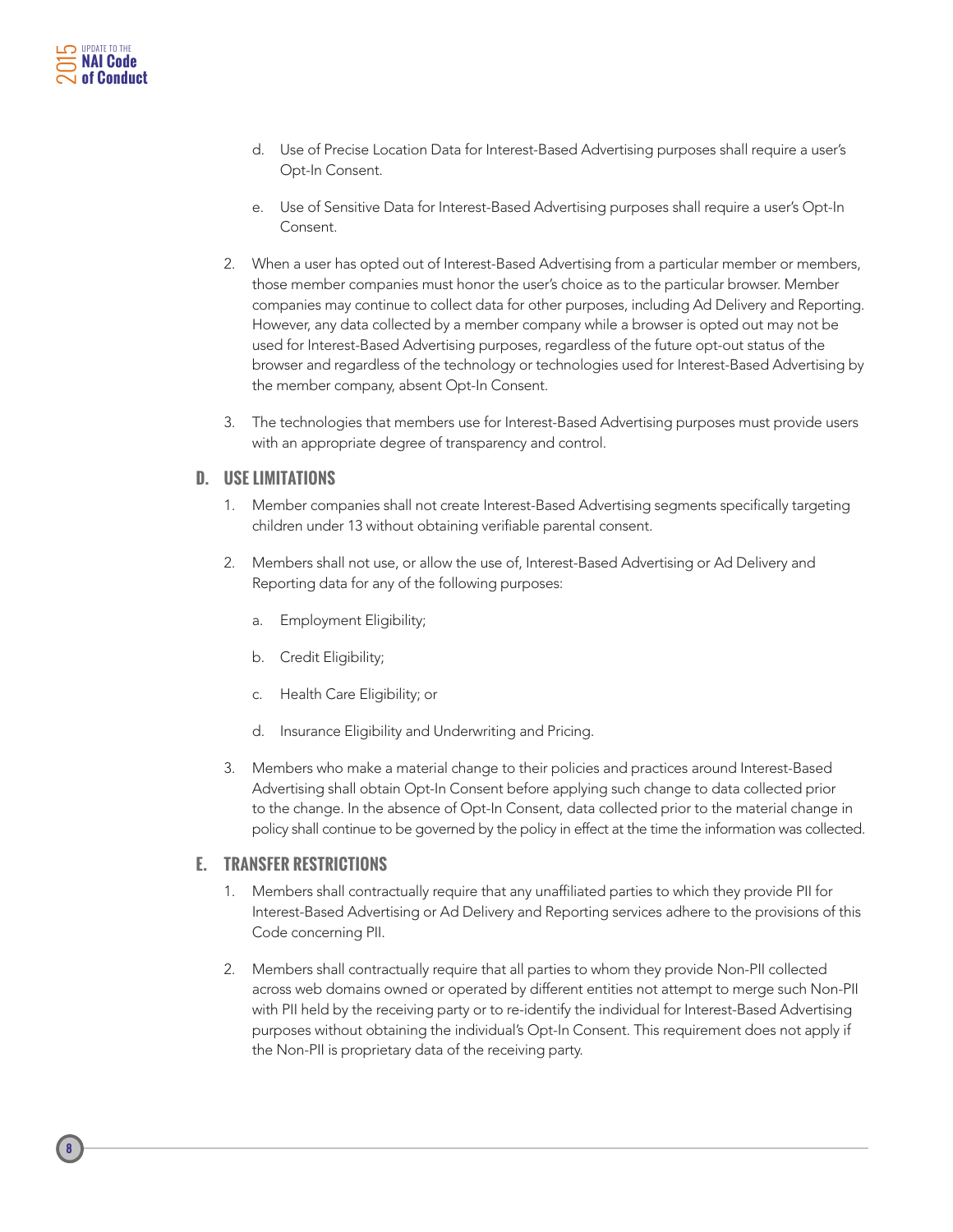

# **F. DATA ACCESS, QUALITY, SECURITY, AND RETENTION**

- 1. Members shall provide users with reasonable access to PII, and other information that is associated with PII, retained by the member for Interest-Based Advertising purposes.
- 2. Members shall conduct appropriate due diligence to help ensure that they obtain data used for Interest-Based Advertising purposes from reliable sources that provide users with appropriate levels of notice and choice.
- 3. Members that collect, transfer, or store data for use in Interest-Based Advertising purposes and/ or Ad Delivery and Reporting purposes shall provide reasonable security for that data.
- 4. Members engaged in Interest-Based Advertising and/or Ad Delivery and Reporting shall retain Non-PII and PII collected for these activities only as long as necessary to fulfill a legitimate business need, or as required by law.

# **III. Accountability**

### **A. MEMBER OBLIGATIONS**

- 1. The Code is self-regulatory in nature but is binding on all members of the NAI.
- 2. To help ensure compliance with the Code, each member company should designate at least one individual with responsibility for managing the member's compliance with the Code and providing training to relevant staff within the company.
- 3. Membership in the NAI requires public representations that a member company's business practices adhere to the Code as it applies to its business model, as supplemented by applicable implementation guidelines that may be adopted by the NAI Board from time to time. Such representations involve explicit acknowledgement of NAI membership and adherence to the Code in each member's publicly available privacy notice, and inclusion in a membership listing of participating NAI companies on a designated page of the NAI website.

# **B. NAI OVERSIGHT**

- 1. Members are required to annually undergo reviews of their compliance with the Code by NAI compliance staff or other NAI designees. Members shall fully cooperate with NAI compliance staff or NAI designees, including in the course of annual compliance reviews and any investigation of a potential violation of the Code.
- 2. The NAI's policies and procedures for annual compliance reviews and compliance investigations may be updated from time to time. These policies and procedures shall not only describe the process undertaken for a compliance review, but shall also articulate the penalties that could be imposed for a finding of non-compliance, including referral of the matter to the FTC. These policies and procedures, including any updates or revisions, shall be made available on the NAI website.
- 3. The NAI shall annually post on its website a report summarizing the compliance of its members with the NAI Code and NAI policies, including any enforcement actions taken and a summary of complaints received.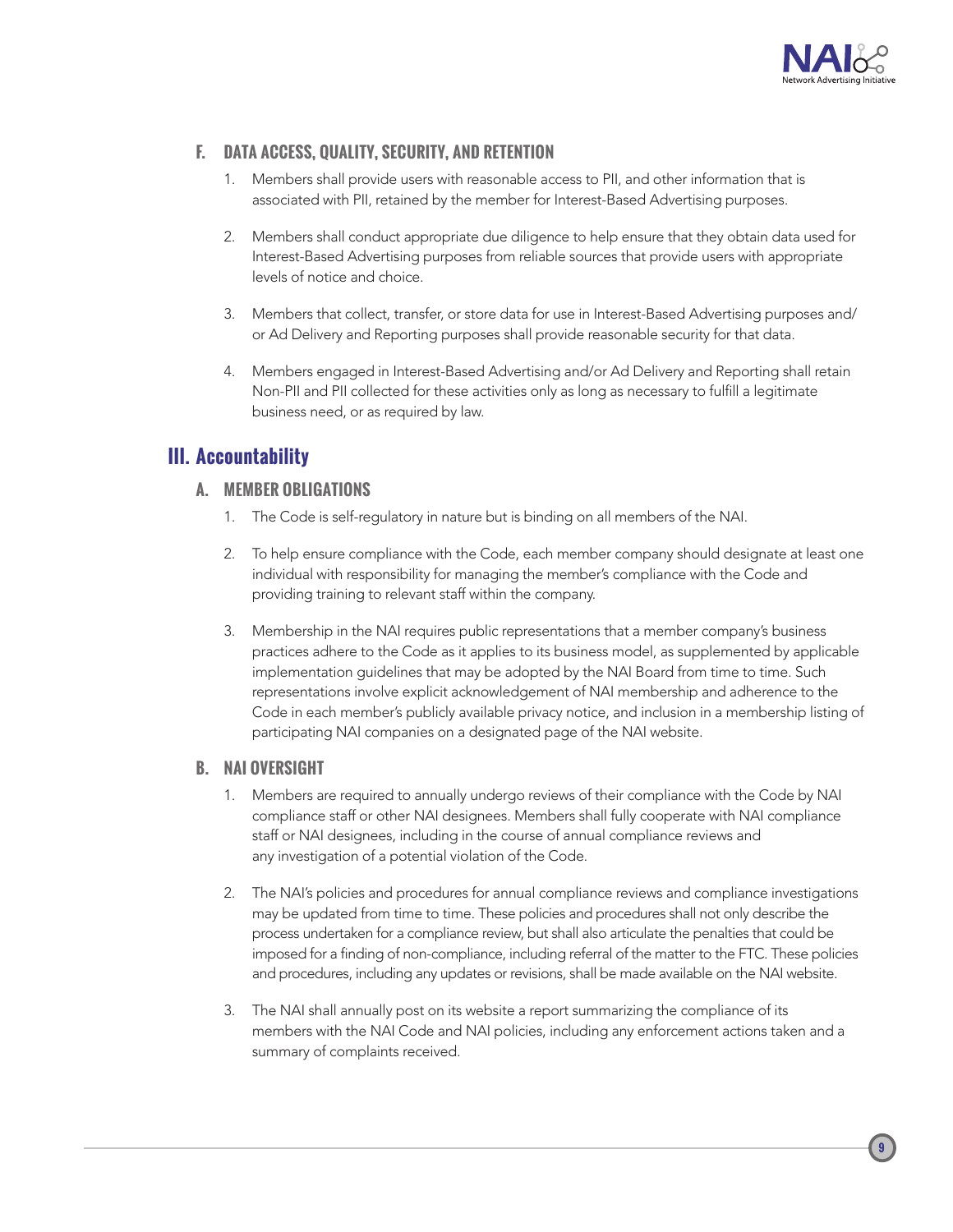

### **C. USER COMPLAINTS**

- 1. The NAI website shall include a centralized mechanism to receive an individual's questions or complaints relating to members' compliance with this Code.
- 2. Each member shall provide a mechanism by which individuals can submit questions or concerns about the company's collection and use of data for Interest-Based Advertising purposes, and shall make reasonable efforts to timely respond to and resolve questions and concerns that implicate the member company's compliance with the Code and NAI policies.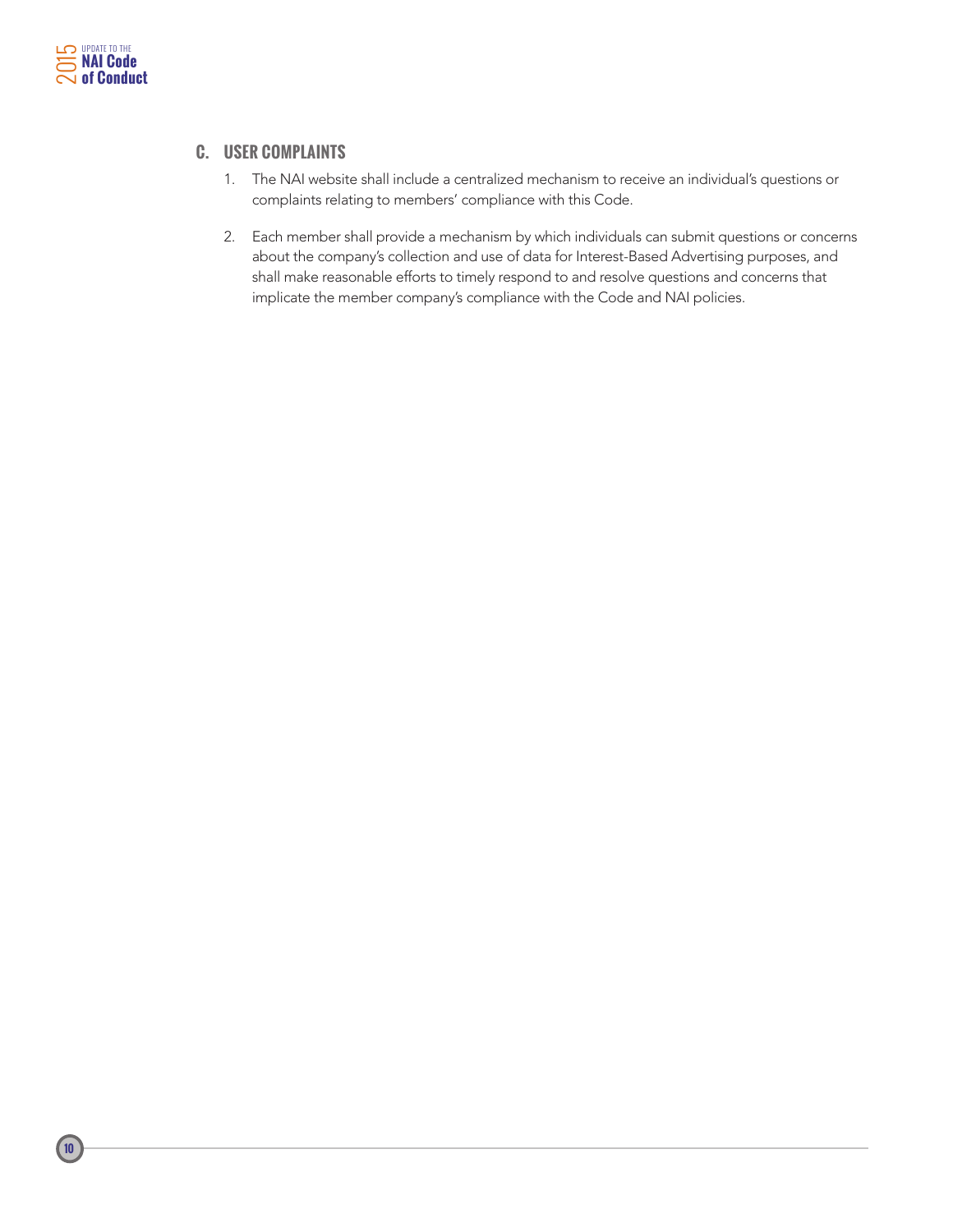

# **COMMENTARY TO 2015 UPDATE TO THE NAI CODE OF CONDUCT**

The purpose of the commentary is not to add substantive obligations on member companies or to alter the principles set forth in the Code itself. Instead, the commentary's purpose is to explain the intent behind certain provisions of the Code. The commentary is also intended to provide examples of possible measures member companies may take to meet the substantive obligations of the Code.

# **I. Definitions**

# **INTEREST-BASED ADVERTISING AND RETARGETING**

Interest-Based Advertising is defined as the collection of data across web domains owned or operated by different entities for the purpose of delivering advertising based on preferences or interests known or inferred from the data collected. $5$  The FTC maintains the view that to treat domains as owned or operated by the same entity, their corporate affiliation must be made clear to users by those entities.<sup>6</sup> Further, Interest-Based Advertising has always been understood to include the collection of data about a computer or device's web viewing (or "click stream") behavior over time to place browsers or devices into interest segments such as "car enthusiast."

Consistent with the FTC's definition of "online behavioral advertising," and DAA's OBA Principles, the definition of Interest-Based Advertising does *not* include "contextual advertising." Contextual advertising means the ads are selected depending solely upon the content of the page on which it is served. Contextual advertising also covers "first party" marketing, in which ads are customized or products are suggested based on the content of the site that the user is visiting at that time (including the content viewed, the searches performed, or the user's location when viewing the page).<sup>7</sup> Those activities are outside the scope of the Code.

The Code defines Retargeting as the practice of collecting data about a user's activity on a single web domain for the purpose of delivering an advertisement based on that data on a different, unaffiliated web domain. An example of Retargeting is the delivery of an advertisement for a product or service that a user previously viewed on an unrelated web domain, without necessarily placing that user in an interest segment. The NAI recognizes that Retargeting is a separate and distinct business practice from Interest-Based Advertising because the advertisement may be selected based on activity on a single web domain and the user may not necessarily be included in an interest segment based on activity on multiple web domains. However, consistent with prior versions of the Code, at this time Code requirements and obligations for Interest-Based Advertising apply equally to Retargeting.<sup>8</sup>

<sup>5</sup> Certain practices, such as the provisioning of offline data for use in targeted online advertising, are not directly covered by this Code. Some member companies have committed to applying NAI principles to these practices in order to further promote consumer privacy. NAI will enforce the relevant NAI Code provisions on such members. NAI will apply any future updates to the Code that cover provisioning of offline data for use in targeted advertising to all NAI members.

<sup>6</sup> *See* FTC Final Privacy Report, *supra* note 5, at 42.

<sup>7</sup> *See* FTC Final Privacy Report, *supra* note 5, at 41; DAA OBA Principles, *supra* note 3, at 10-11 (defining OBA to exclude first party activity, ad delivery and ad reporting, and contextual advertising).

The DAA Online Interest-Based Advertising Accountability Program has also indicated that it considers Retargeting to be covered by the DAA Self-Regulatory Principles for Online Behavioral Advertising (DAA OBA Principles). *See* [http://www.bbb.org/us/stor](http://www.bbb.org/us/storage/113/Documents/23andMe-Decision-20131115.pdf)[age/113/Documents/23andMe-Decision-20131115.pdf](http://www.bbb.org/us/storage/113/Documents/23andMe-Decision-20131115.pdf).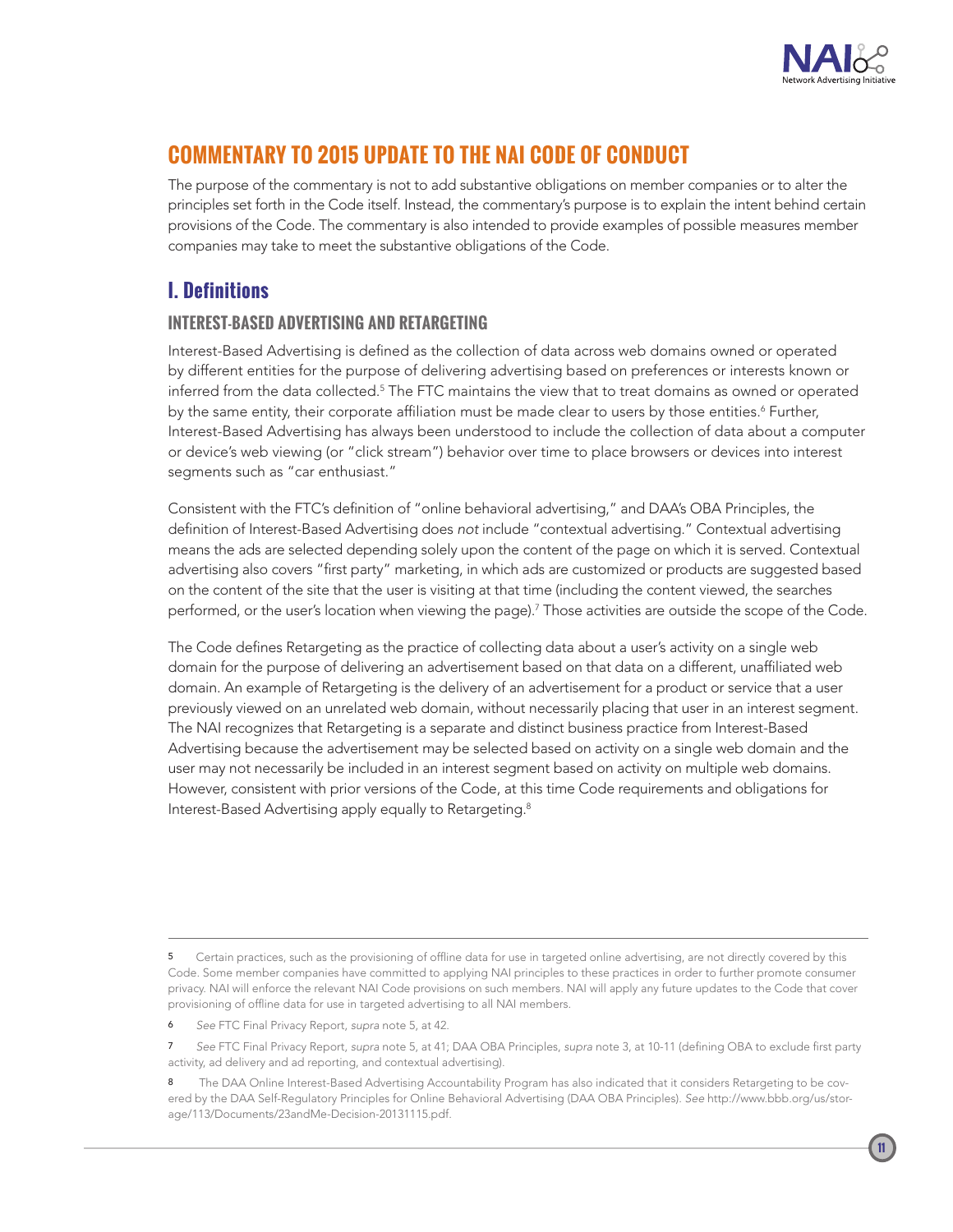

### **PII, NON-PII, AND DE-IDENTIFIED DATA**

As stated in the introduction to the Code, the Code divides data into three categories of "identifiability": PII, Non-PII, and De-Identified Data.

The key distinction between the three categories is the type of identifier that the data is linked to:

- Data that is used or intended to be used to identify an *individual* is considered PII.
- Data that is linked or reasonably linkable to a specific *computer or device* is considered Non-PII.
- Data that is not linked or reasonably linkable to either an individual or to a specific computer or device is considered De-Identified Data.

This framework generally mirrors the "reasonable linkability" analysis set forth in the FTC Final Privacy Report. The Report rejects a "bright line" test and instead adopts a scaled approach to evaluating risks and determining the obligations that attach to data.<sup>9</sup> This scaled approach recognizes that different categories of data present different levels of risk, a concept likewise reflected in the NAI Code. Although some regulators have raised questions about the utility of maintaining the traditional distinctions between PII and Non-PII,<sup>10</sup> the NAI believes that it is appropriate for the Code to continue to discourage members from linking the Non-PII they collect for Interest-Based Advertising and Ad Delivery and Reporting purposes with particular individuals for Interest-Based Advertising. To encourage these data minimization efforts, the Code continues to distinguish between PII and Non-PII and to impose different notice and choice requirements for each, with the level of protection required increasing with the "identifiability" and sensitivity of the data.<sup>11</sup>

#### **PII**

PII includes any information used or intended to be used to identify a particular individual, including name, address, telephone number, email address, financial account number, and government-issued identifier. In addition to the examples of PII enumerated in the definition, PII could include data derived from new technologies not currently in use for Interest-Based Advertising. For example, "faceprints" would be considered PII to the extent a company employed facial recognition technology for the purpose of identifying a unique individual, even if such faceprints were not linked to name, address, telephone number, email address, or other traditional identifiers.

The Code requirements that apply to PII equally apply to any data or data sets tied to PII. For example, if demographic information (e.g., age, gender), which would typically be considered Non-PII on its own, is attached to a name or email address, it would be treated as PII under the Code as a result of being attached to the aforementioned PII. Similarly, a cookie identifier which would otherwise qualify as Non-PII under the NAI Code, would be treated as PII if such an identifier is tied to PII, such as a name or email address.

#### **Non-PII**

Non-PII is defined as "data that is linked or reasonably linkable to a particular computer or device." Non-PII includes, but is not limited to, unique identifiers associated with users' computers or devices and IP addresses, where such identifiers or IP addresses are not linked to PII. Non-PII does not include De-Identified Data.

<sup>9</sup> *See* FTC Final Privacy Report, *supra* note 5, at 19-20 (acknowledging commenters' concerns that requiring the same level of protection for all data might undermine companies' incentives to avoid collecting data that is easily identified).

<sup>10</sup> *See id.* at 18-19.

<sup>11</sup> The NAI remains focused on the substantive differences between the three categories of data defined in the Code, more so than on the labels themselves. As the ecosystem evolves, however, NAI may revise the labels, names, and definitions of different categories of data in future iterations of the Code.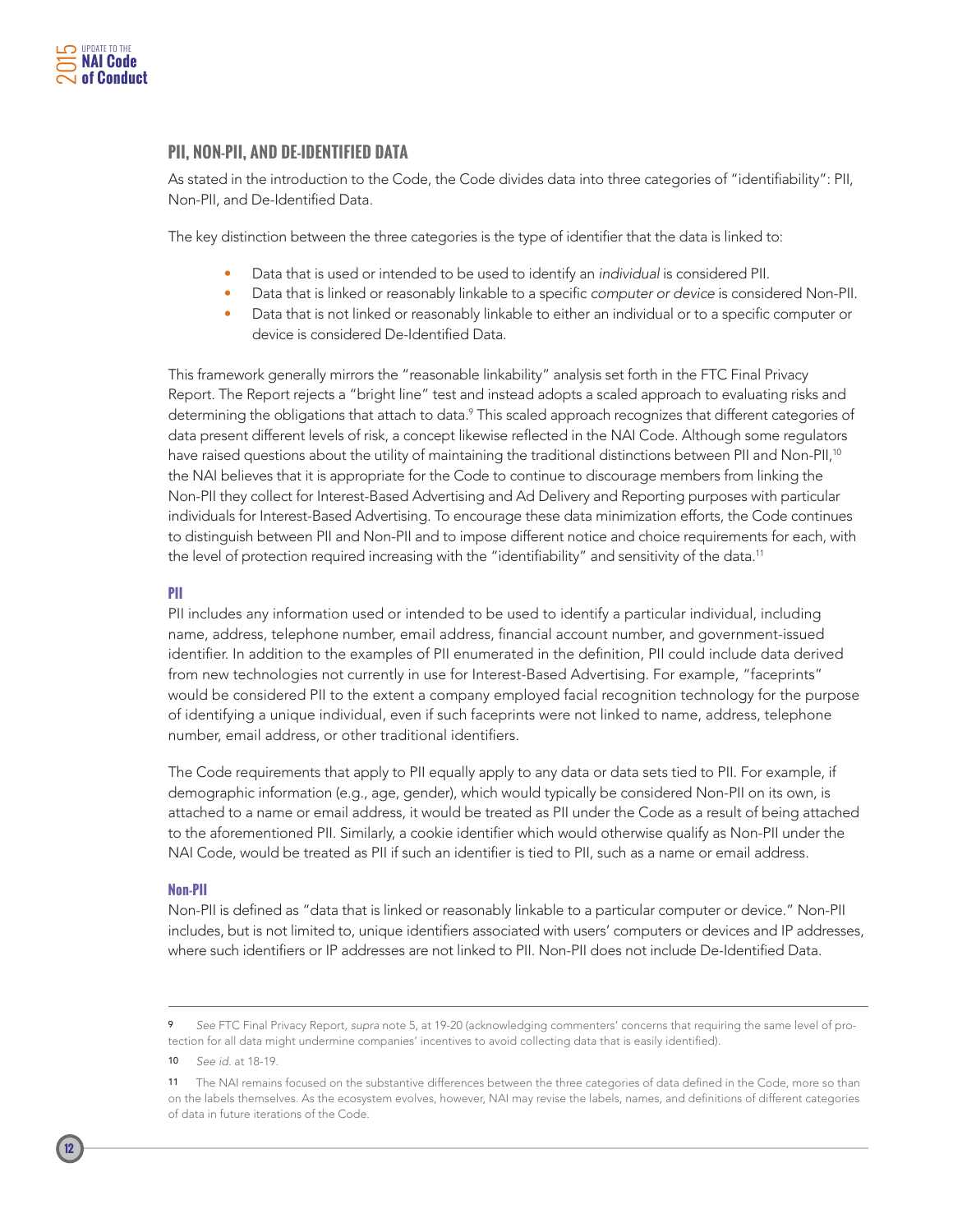

Examples of how a member company may help ensure that the data it collects and uses for Interest-Based Advertising purposes meets this standard may be to: (1) take measures to help ensure that the data it collects or receives cannot reasonably be linked to a particular individual, such as using only randomly generated numeric identifiers rather than names or other personal information; (2) publicly commit to maintain the data as Non-PII; and/or (3) take reasonable steps, such as contractual measures, to prevent any companies with whom it shares the Non-PII from attempting to merge the data with PII or otherwise using the data to identify a particular individual (unless the Non-PII is proprietary to the receiving party) for Interest-Based Advertising purposes.

### **De-Identified Data**

The Code defines De-Identified Data as "data that is not linked, or reasonably linkable to an individual or to a particular computer or device." Data would be considered "De-Identified Data" under the NAI Code if a member were to take steps similar to those enumerated above with respect to Non-PII, such as: (1) taking reasonable steps to ensure that the data cannot reasonably be re-associated or connected or associated with an individual or with a particular computer or device, such as by removing the unique user identifiers (*e.g.,* cookie identifier) or IP addresses, or truncating the IP addresses; (2) publicly committing to maintain and use the data in a de-identified fashion and not attempting to re-associate the data with an individual or with a particular computer or device; (3) obtaining satisfactory assurance that any non-affiliate that receives the De-Identified Data will not attempt to reconstruct the data in a way such that an individual or computer or device may be re-identified and will use or disclose the De-Identified Data only for uses specified by the NAI member company. This process mirrors the definition of "De-Identification Process" in the DAA's Multi-Site Data Principles.<sup>12</sup>

Under the definition of De-Identified Data, the NAI Code refers to both group data and certain individual data. First, De-Identified Data includes what is commonly referred to as group or aggregate data, such as monthly aggregate reports on an advertising campaign provided by members to their clients. Aggregate data, or cross-sectional data, does not contain individual-level or device-level information that can be tied back to a specific individual or device. For example, the overall conversion rate for a campaign among young men in a specific state is considered De-Identified Data.

Second, De-Identified Data covers data that was once linked to an individual or device, which has then gone through a process that reasonably removes the links to any specific individual or device. For example, a member can remove or truncate identifiers (e.g., cookie identifiers or IP addresses) so that the data will reflect that a unique browser visited certain websites, but the data will no longer be associated with a particular browser.

### **PRECISE LOCATION DATA**

The definition of "Precise Location Data" is meant to recognize that a range of technologies available today or in the future may be able to provide members, "with reasonable specificity," the actual physical location of an individual.

Accordingly, the definition Precise Location Data is intended to *exclude* more general location data, such as postal code, city, or neighborhood whether that location data is derived from an IP address or other sources.13

The definition of Precise Location Data also does not include location data that has been altered, or will be altered, upon its provision for use in Interest-Based Advertising, so that a member is unable to determine with reasonable specificity the actual physical location of an individual or device. For example, a member will not

<sup>12</sup> *See* DAA Multi-Site Data Principles, *supra* note 3, at 8.

<sup>13</sup> These examples are provided in this Code for illustrative purposes only.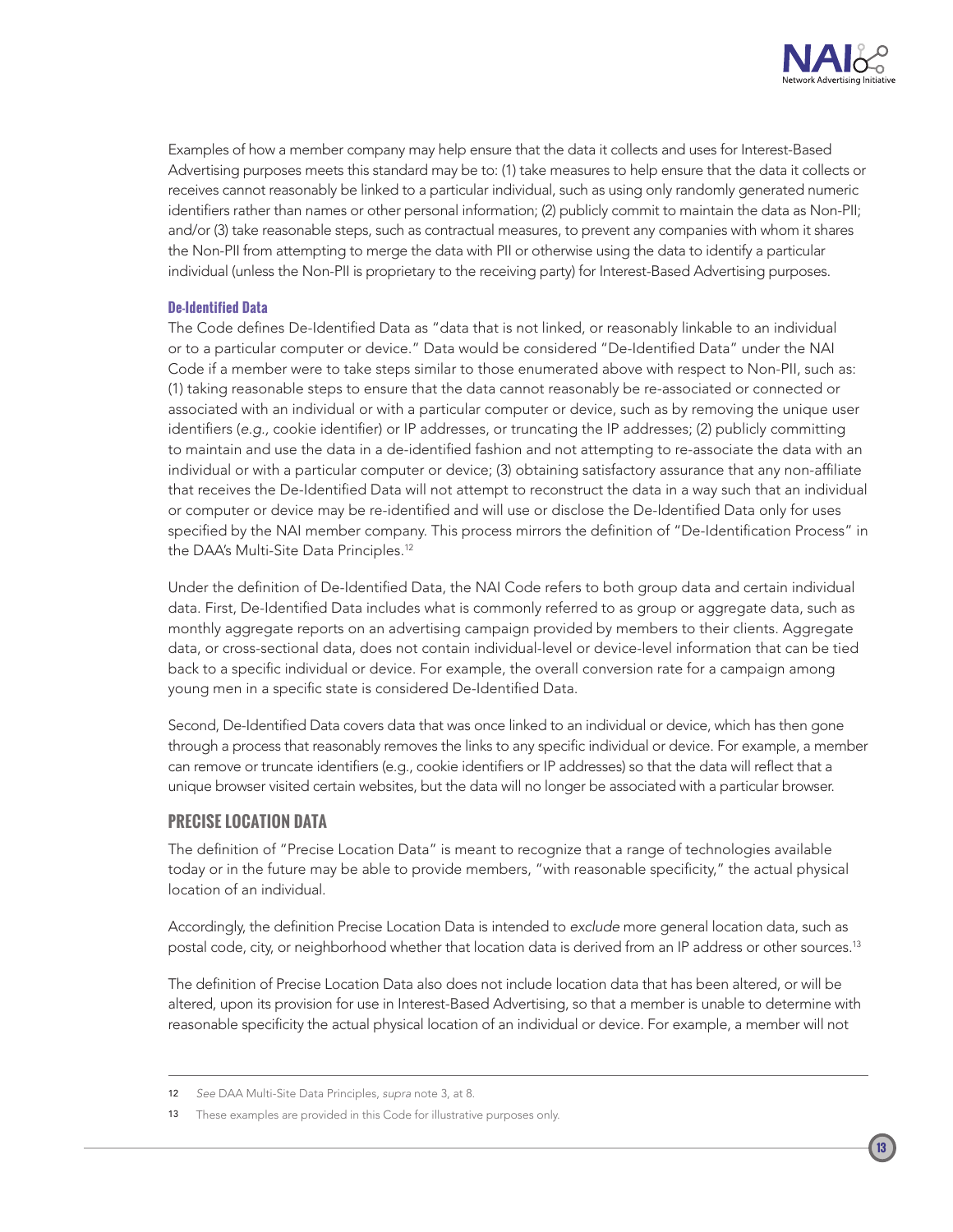

be deemed to be using Precise Location Data as defined by the Code if the member removes a sufficient number of decimals from a device's latitude/longitude coordinates from the location data it receives before using the data for Interest-Based Advertising. Similarly, Precise Location Data only includes information that describes an actual physical location. As such, if a member converts a precise location (e.g. a specific coffee shop at a specific street address) to a general category (e.g. coffee shop), the resulting information is not covered by the definition of Precise Location Data.

In addition, consistent with the scope of Interest-Based Advertising, the Code requirements for the use of Precise Location Data do not apply when a member company does not store or otherwise save the Precise Location Data after serving or delivering an advertisement in real-time.

### **SENSITIVE DATA**

#### **Health**

The 2015 Update to the Code of Conduct clarifies that the definition of "Sensitive Data" includes two categories of data: (1) data about a health condition or treatment derived from a sensitive source and (2) data about certain sensitive conditions regardless of the source of the data. The collection and use of Sensitive Data for Interest-Based Advertising requires Opt-In Consent from individuals.

First, Sensitive Data includes information about any past, present or potential future health or medical conditions or treatments, including genetic, genomic, and family medical history, based on, obtained or derived from a patient's medical records, pharmaceutical prescriptions or similar sources from a health care provider that impart actual knowledge of a condition or treatment. It is the use of information based on actual knowledge of a health or medical condition or treatment from a patient's medical records for Interest-Based Advertising that triggers the requirement for Opt-In Consent, regardless of which health or medical condition the segment references.

Second, this update to the Code also clarifies that Interest-Based Advertising (whether through "standard" interest segments, custom segments, or Retargeting) based on an inferred interest in sensitive health conditions requires a user's Opt-In Consent. It is often difficult to draw bright lines between "sensitive" and "non-sensitive" data in the health space because whether a particular condition is considered sensitive may depend on the affected individual and a number of subjective considerations.

In recognition of this subjectivity, and following questions and commentary provided in response to prior drafts of the Code, the NAI has not developed an exhaustive list of conditions or treatments that it considers to be "sensitive." Rather, the NAI provides its member companies with a number of factors to consider when determining whether a particular condition or treatment is "sensitive."14 The factors include: the seriousness of the condition, how narrowly the condition is defined, its prevalence, whether it is something that an average person would consider to be particularly private in nature, whether it is treated by over-the-counter or prescription medications, and whether it can be treated by modifications in lifestyle as opposed to medical intervention.

Under this analysis, sensitive health segments, which require Opt-In Consent under the Code, include, but are not limited to, categories such as: drug addiction, all sexually transmitted diseases (such as AIDS, HIV, HPV), all types of mental health conditions (such as generalized anxiety disorder, schizophrenia, Alzheimer's, depression, anorexia/bulimia), pregnancy termination, as well as cancer. In contrast, the NAI considers many

<sup>14</sup> These requirements apply only to the extent member companies are collecting data to associate users with presumed interests. They do not apply to members' services that do not require tagging users' browsers or devices, such as categorizing websites associated with particular conditions or treatments so that advertisers can serve contextual advertising on those sites.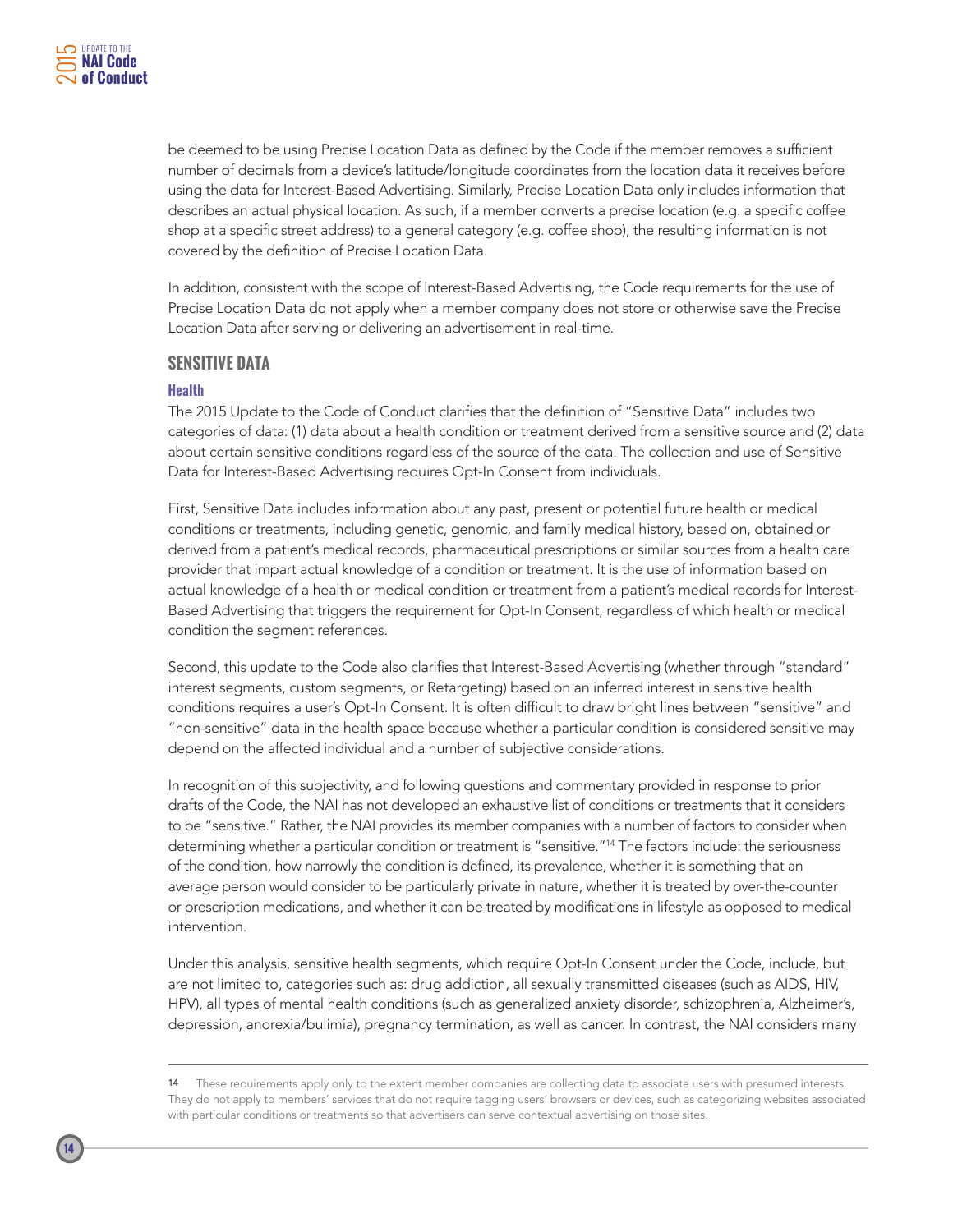

conditions such as acne, allergies, dental, vision, heartburn, cold and flu, sinus, headache, back pain, first aid, sore throat, and cholesterol management, to be generic and not topics that require Opt-In Consent. Similarly, interest in diet, nutrition, exercise, beauty, hair removal, health and fitness, as well as vitamins and supplements, typically do not qualify as "sensitive" under the Code, and thus do not require Opt-In Consent. Finally, more general segments such as men's health, women's health, senior health needs, or children's health also do not meet the criteria for Opt-In Consent under the Code.

The NAI acknowledges that these are subjective considerations and that no one factor is determinative. Therefore, any member company that conducts a reasonable analysis of a health condition and determines that it does not meet the factors of a sensitive health segment will not be in violation of the Code even if other stakeholders, including, but not limited to, the NAI compliance team, arrive at a different conclusion. However, a member may be asked to change its practice with respect to Interest-Based Advertising involving a sensitive health condition that NAI staff determines meets the criteria outlined here, subject to all procedure and rights of appeal under the NAI Sanction Procedures.

As with any subjective category, there will be certain conditions that do not clearly fall on either side of the line of sensitive. For that reason, the NAI Code also requires members to publicly disclose any standard interest segments they use for Interest-Based Advertising that are related to health conditions or treatments, even if those segments are not precise or sensitive (see the discussion of Health Transparency obligation, below).

### **Sexual Orientation**

The Code prohibits companies from collecting or storing information about an individual's status or perceived status as gay, lesbian, bisexual, or transgendered for Interest-Based Advertising without obtaining Opt-In Consent. The Code does *not* intend to prohibit Retargeting based on visits to dating websites, wedding registries, services for couples (such as travel), or similar content. The intent of the Code is to prohibit the creation of interest segments such as "gay male" or "interested in LGBT issues," as well as the Retargeting of visitors to sites that reflect the individual's sexual orientation, such as dating or travel sites targeted to LGBT visitors. While advertising on such websites and to the LGBT community is valuable, this policy recognizes that LGBT status may be considered sensitive in some contexts, and thus that Opt-In Consent shall be obtained before using such data for Interest-Based Advertising.

# **II. Member Requirements**

# **MEMBER-PROVIDED NOTICE (§ II.B.1)**

Section II.B.1 of the NAI Code requires companies to provide clear, meaningful, and prominent notice concerning their data collection practices. This requirement is not limited to Interest-Based Advertising, and applies equally to Ad Delivery and Reporting. Some steps that members can take to ensure that their notice is "prominent" is to provide conspicuous links to their consumer-facing disclosures, such as obvious links to privacy policies, as well as "consumer information" links, and/or independent links to Opt-Out Mechanisms. Links to privacy policies and other consumer-facing materials (such as an opt-out page) should be in a location that is easy for users to locate, in an appropriately sized font, and in a color that does not blend in with the background of the page.

To meet the "clear and meaningful" requirement, the notice should describe the member company's data collection and use practices in an understandable manner. The notice should also accurately reflect the member company's data collection and use practices. Members that obtain data from third parties for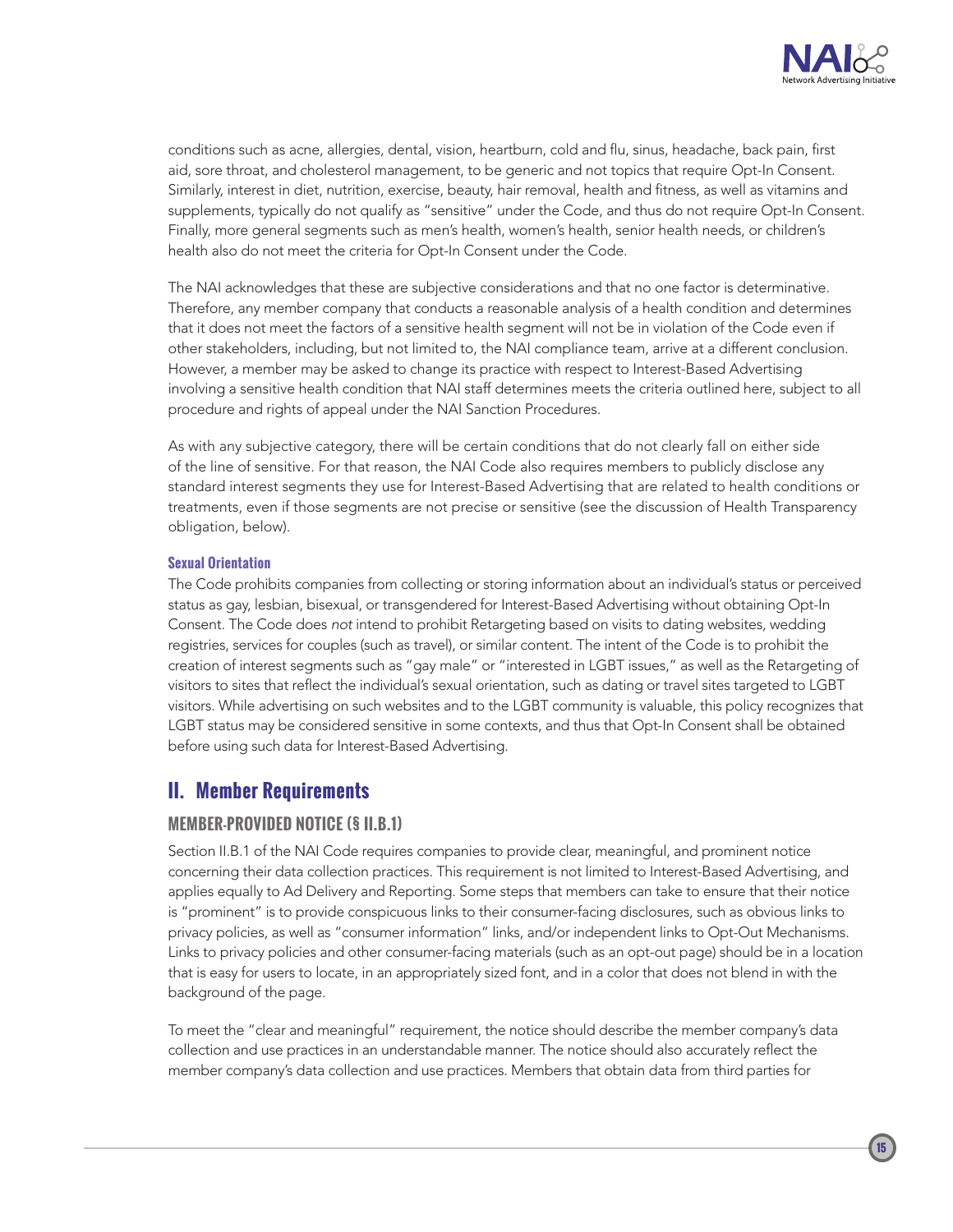purposes of supplementing user profiles should disclose such data collection and how the data is used for Interest-Based Advertising purposes.

Members should also describe their data collection and use practices in as clear and concise a manner as possible. Members are also required to disclose the technologies they use for Interest-Based Advertising and Ad Delivery and Reporting. Member companies are *not* required to disclose the technologies they use with a level of specificity that would reveal their proprietary business models.

NAI recognizes that members face conflicting views regarding what to include in privacy policies. They must balance the pressure to provide more detailed disclosures with countervailing pressures for simplified privacy statements that are concise and readable. NAI recognizes that it is important to strike this balance. Consequently, it is the NAI's position that a member's notice should generally disclose its data collection, use, and retention practices. The Code sets forth the disclosures the NAI expects in a member's privacy policy or privacy disclosure. Additionally, during annual compliance reviews, or at a member's request, NAI staff evaluates the member's privacy policy to help ensure that it complies with Code requirements and may recommend best practices consistent with the Code.

### **HEALTH TRANSPARENCY REQUIREMENT (§ II.B.2)**

The health transparency requirement is intended to capture those interest segments for which Opt-In Consent is not required under Section II.C.1.e of the Code, but nevertheless may factor into an individual's decision about whether to opt out of Interest-Based Advertising by a particular member company. For example, member companies may seek to target users on the basis of general health categories such as headaches, allergies, or diet and fitness that would not amount to sensitive data that requires Opt-In Consent. Nonetheless, the use of such standard segments would require disclosure under the transparency requirements. The disclosure may be in, or linked from, the member's privacy policy, in other consumerfacing materials, such as a preference manager, or in another location on the member's website that is reasonably easy for users to find. In addition to disclosing a list of any standard interest segments that are related to health conditions or treatments, members are expected to have internal policies governing any use of health-related targeting.

Many NAI members do not use standard interest segments, but may engage in Retargeting or the creation of "custom" segments. In such cases, members should instead disclose a representative sample of their health-related custom segments and Retargeting activities, or otherwise explain their use of health-related information for Interest-Based Advertising and Retargeting.

#### **WEBSITE NOTICE (§ II.B.3-5)**

#### **Contractual Notice Requirements (§ II.B.3-4)**

If an NAI member company has a direct contractual relationship with a website where it conducts Interest-Based Advertising, it shall take steps to contractually require the website to post notice of Interest-Based Advertising and a link to an Opt-Out Mechanism.<sup>15</sup> The steps may comprise the inclusion of these requirements in contracts, terms of service, and insertion orders, as well as negotiation with partners to help ensure that such notice is provided even in the absence of contractual requirements. The notice should be provided in a privacy policy or separate footer link, such as "About our Ads."

<sup>15</sup> The requirement to contractually require a website publisher to post notice applies only where the NAI member itself is collecting data. Some member companies do not themselves collect data, but facilitate others' collection of data for Interest-Based Advertising purposes by providing software or other technology that allows others to collect such data. In such cases, the NAI encourages, but does not require, members to ensure that proper notice is provided where their technology is used to collect data for Interest-Based Advertising purposes.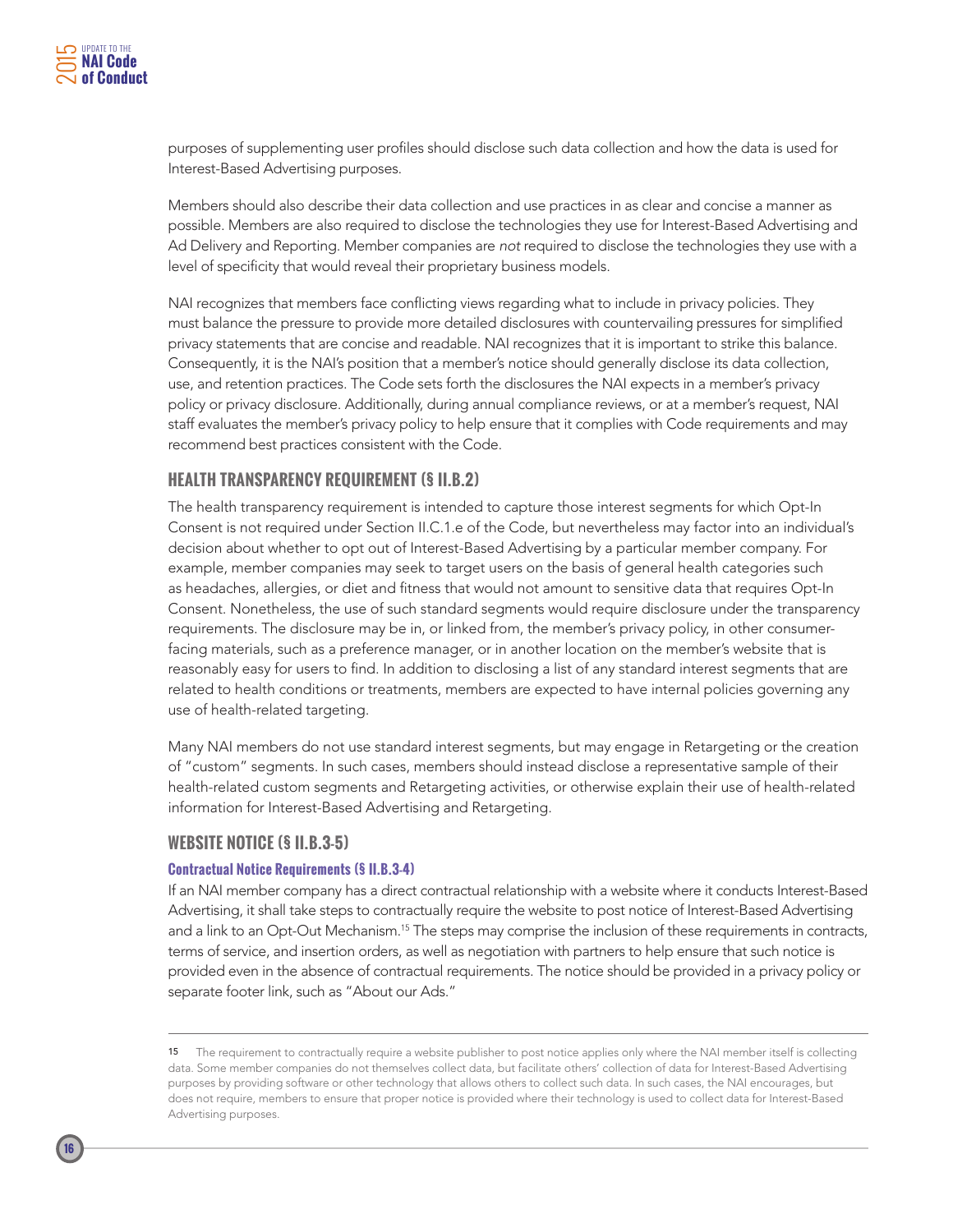

Members should use reasonable efforts to enforce contractual notice provisions, and to evaluate whether notice is provided even in the absence of a contractual requirement to provide such notice. Members should seek to ensure that notice is provided where they collect data. For example, members may regularly check a reasonably-sized sample of the websites where they conduct Interest-Based Advertising to ensure that the websites provide appropriate notice, following up with those that do not.<sup>16</sup>

#### **Enhanced Notice Requirement (§ II.B.5)**

The Code requires members to "provide, or support the provision or implementation of" notice in or around the ads they serve. The NAI expects that members who lack the ability to include the standard industry icon or other form of enhanced notice on ads will nevertheless support the provision of such notice by configuring their systems to support that capability. For instance, some members do not collect data but facilitate the collection of data by their clients for Interest-Based Advertising through their platform. These members may provide their clients with the ability to include this notice on their advertisements through platform settings. Notice in or around an advertisement is not necessary if the notice of Interest-Based Advertising is provided outside of the privacy policy or the terms of service of a webpage where the advertisement is served.

In addition, if a publisher or advertiser asks an NAI member to conduct a campaign informed by Interest-Based Advertising without enhanced notice, the NAI member should decline to conduct the campaign. Finally, the NAI will work with DAA and DAA member organizations to educate advertisers and publishers on the requirements of the DAA program.

### **USER CONTROL (§ II.C)**

### **Provision of Choice Mechanisms (§ II.C.1)**

The Code requires members to provide an Opt-Out Mechanism for opting out of the collection and use of Non-PII for Interest-Based Advertising purposes. The Code also requires that members obtain Opt-In Consent for the collection and use of Sensitive Data and Precise Location Data for Interest-Based Advertising. Members must also obtain Opt-In Consent for the retrospective merger<sup>17</sup> of PII and Non-PII for Interest-Based Advertising purposes. For the prospective merger of PII and Non-PII for Interest-Based Advertising purposes, the Code requires the provision of an Opt-Out Mechanism coupled with "robust" notice. To be considered "robust" under this provision, the notice must be provided immediately above or below the mechanism used to authorize the submission of any PII. The notice should also clearly and conspicuously describe the scope of any Non-PII to be merged with PII and how the merged data would be used for Interest-Based Advertising purposes.

<sup>16</sup> The contractual notice provisions are intended to help ensure that users are provided notice at the point of data collection, even where there is no ad served. Some member companies may collect data for Interest-Based Advertising purposes only where they serve ads. Member companies that provide in-ad notice pursuant to Section II.B.5 and only collect data for Interest-Based Advertising purposes where they serve ads will ensure that notice is provided wherever they collect data for Interest-Based Advertising, and need not contractually require their website partners to provide notice or enforce contractual notice requirements.

<sup>17</sup> For the purpose of this Code, "retrospective merger" is the combination of PII with previously collected Non-PII by a member. This could include the merger of existing segment information with a newly collected name or email address. Meaning, the individual did not have the expectation that when the individual's Non-PII was originally collected that it would later be tied to their PII. "Prospective merger" is the combination of PII with Non-PII to be collected on a going-forward basis by a member. The Non-PII was collected by the member before the PII was collected. An example of this could include the collection of potential purchase intent by a member in combination with a name or email address that had already been provided by the user.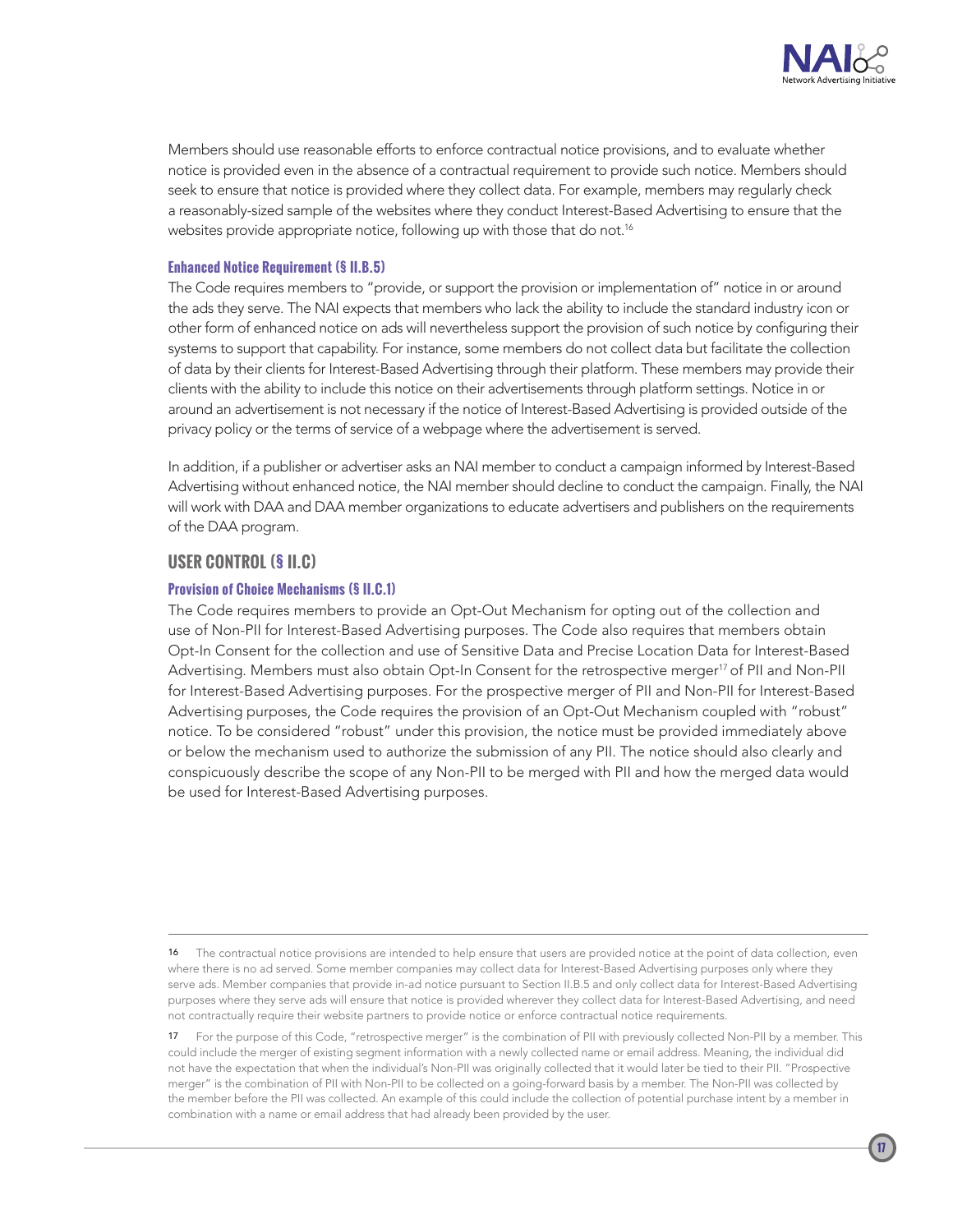

#### **Honoring Opt-Out Choices (§ II.C.2)**

Following an opt-out, member companies must cease collecting and using data for Interest-Based Advertising purposes for that browser.<sup>18</sup> Member companies may, however, continue to collect data for other purposes, such as Ad Delivery and Reporting. Any data collected while a browser is opted out may not be used for Interest-Based Advertising purposes, regardless of the future opt-out status of the browser, or the technology used for Interest-Based Advertising. For example, a user opts out of Interest-Based Advertising on her browser, but a month later deletes the opt out cookie. Any data collected by the member company on the opted out browser during the month the browser was opted out may not be used for Interest-Based Advertising, even after the opt-out choice is deleted. Of course, a user may always choose to have such data used for Interest-Based Advertising by providing the member company with express, affirmative consent.

Further, if an opt-out cookie is set on a browser, members must cease the collection and use of data for Interest-Based Advertising purposes not only with cookies, but also with any other technology used by the member for Interest-Based Advertising on that browser. Similarly, any data collected while a browser is opted out, regardless of the member's Interest-Based Advertising technology, may not be used for Interest-Based Advertising purposes.

While members may continue to collect and use data for purposes other than Interest-Based Advertising following an opt-out, their Opt-Out Mechanisms must be consistent with the representations they make to users and to NAI staff. The NAI works with each member company during the pre-certification and annual review processes to ensure that its Opt-Out Mechanism, at a minimum, results in the cessation of Interest-Based Advertising for the applicable browser. While the NAI is working to expand the scope of its Code, some responsible actors, with business models that are related to Interest-Based Advertising, have voluntarily gone through the NAI compliance review process and have agreed to honor and apply NAI standards even to practices that do not fall squarely under the Code. In such cases, the NAI expects a member's opt-out to be consistent with the representations made to NAI staff and will hold members accountable for their representations through the NAI's sanction procedures even if the opt-out may otherwise comply with NAI Code requirements.

#### **Technologies Used for Interest-Based Advertising (§ II.C.3)**

The NAI recognizes that new business models are in development and that technologies are evolving rapidly. As part of that process, NAI seeks to ensure that, with their inevitable adoption in the marketplace, new business models and technologies are implemented by NAI members in a manner that is consistent with the core requirements of the NAI Code and the spirit of the Fair Information Practice Principles. The NAI intends to remain technology-neutral while helping to ensure the overall health of the digital advertising ecosystem. As such, the NAI has formed a Beyond Cookies Working Group with a goal to finalize guidance for the use of non-cookie technologies in 2015.

As NAI members develop new business models utilizing non-cookie technology, NAI urges that they seek to implement these business models with the principles of the NAI Code in mind. NAI will be transparent about the evolution of its guidance on non-cookie technology for Interest-Based Advertising with all members, as well as regulators, policy makers, and other interested stakeholders. NAI strives to ensure an efficient process to update its Code and guidance in order to produce a practical, scalable, and implementable standard that adapts responsible data collection and use principles central to the NAI Code to these new technologies.

Certain browsers may enable separate user profiles, with independent cookie or local storage caches. In such cases the browser may only permit member companies to set and read preferences for the profile in use. Accordingly, a member must honor the opt-out for the profile that expressed the choice.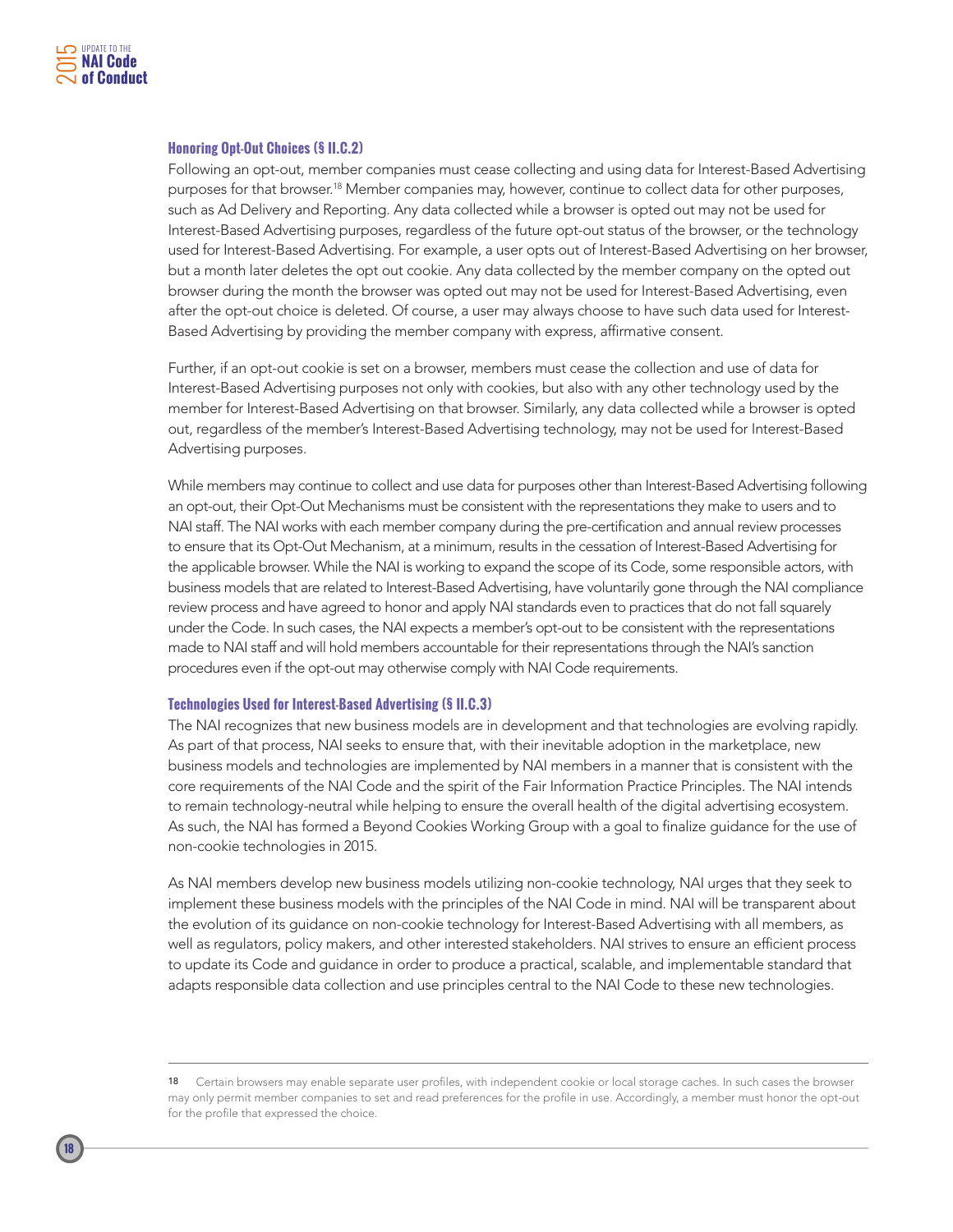

### **USE LIMITATIONS (§ II.D)**

### **Children (§ II.D.1)**

The Code prohibits member companies from creating segments for Interest-Based Advertising specifically targeted to children under 13 without obtaining verifiable parental consent. NAI member companies must also comply with the FTC's Children's Online Privacy Protection Act (COPPA) rules, as such rules may be updated from time to time.

### **Prohibited Uses (§ II.D.2)**

The NAI's prohibition of the use of data collected for Interest-Based Advertising and Ad Delivery and Reporting for eligibility decisions is consistent with the White House's "Respect for Context" principle. This principle states that consumers have a right to expect that companies will collect, use, and disclose personal data in ways that are consistent with the context in which the data was provided.<sup>19</sup> Users are made aware, through in-ad notice and privacy policies of website publishers, that data is collected for the purpose of providing more relevant ads. The use of such data for purposes other than marketing, including any insurance, health, credit, or employment eligibility decisions, would be inconsistent with that context.

### **Material Changes (§ II.D.3)**

Generally, a "material" change for purposes of this provision will relate to the collection or use of PII for Interest-Based Advertising purposes or the merger of Non-PII with PII when a member previously represented that it does engage in these activities. Under the Code, changes are not considered "material" for the purposes of this provision if they result in less collection or use of data, or when a company changes its disclosures to provide greater transparency about its existing practices. NAI encourages its members to innovate and provide increased transparency around their data collection and use practices.

### **TRANSFER RESTRICTIONS (§ II.E)**

The Code places limitations on the transfer of data collected across non-affiliate websites for Interest-Based Advertising purposes to unaffiliated third parties. These are extensions of the requirements set forth above for data to be treated as Non-PII rather than PII under the Code. For instance, under the Code, members maintain the Non-PII status of data by contractually requiring that all parties to whom they provide Non-PII collected across web domains owned or operated by different entities not attempt, for Interest-Based Advertising purposes, to merge such Non-PII with PII held by the receiving party without obtaining the individual's Opt-In Consent (unless the Non-PII is proprietary to the receiving party). Members can also impose technical measures to help prevent the receiving party from engaging in such activities. For example, members that pass user-level data to third parties may encrypt potential identifiers to prevent impermissible uses by the recipients. These restrictions do not apply when the NAI member is acting as a service provider for a single party and the data transferred is proprietary to that party.

### **ACCESS (§ II.F.1)**

NAI member companies collect and use data for marketing purposes. But members are prohibited from using, or allowing to be used, the data they collect for any eligibility decisions. To foster transparency and control where PII is associated with Non-PII, the Code requires member companies to provide reasonable access to any PII and associated Non-PII collected and used for Interest-Based Advertising purposes. However, the Code does *not* require companies to provide access to Non-PII that is not associated with PII.

<sup>19</sup> *See* White House Privacy Report, *supra* note 5, at 18 (encouraging companies engaged in online advertising to refrain from collecting, using, or disclosing data that may be used to make decisions regarding employment, credit, and insurance eligibility or similar matters that may have significant adverse consequences to consumers and noting that such uses are at odds with generating revenue and providing consumers with ads that they are more likely to find relevant).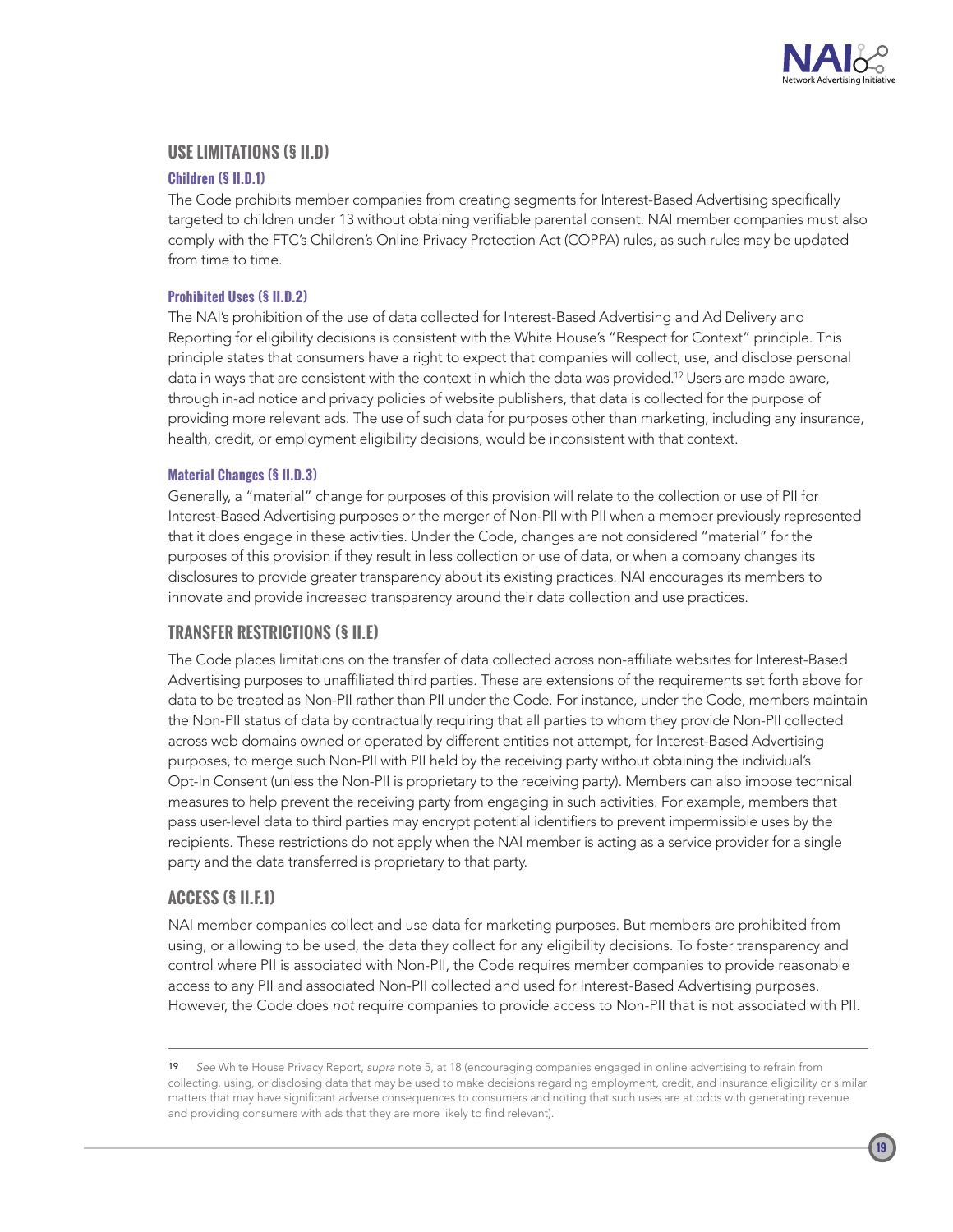

Though not required by the Code, some NAI member companies provide users access to Non-PII-based interest segments associated with their browsers. The NAI believes that these "preference managers" are an excellent means of providing users with increased levels of transparency and control. Accordingly, the NAI continues to encourage members to provide such access to Non-PII when practicable.

# **RELIABLE SOURCES (§ II.F.2)**

Generally, the NAI encourages member companies to obtain data from companies that are part of the NAI or another self-regulatory program. Additional steps that members may take to help ensure that their data sources provide appropriate notice and choice to users include: (1) confirming that the data source is entitled to acquire, provide and/or license the data to the member; (2) reviewing the data source's privacy policy (if applicable); (3) understanding the technologies the data source uses to collect data and whether the company provides an effective Opt-Out Mechanism (if applicable) that, if possible, is included on an industry-wide opt-out page; (4) taking reasonable steps to evaluate whether the data source secures an appropriate level of consent from users for the types of data it collects, which may be accomplished by reviewing the data source's privacy policy, commercial agreements, and marketing materials for information on how the company collects data. Such measures are particularly important when member companies obtain data from companies that are not NAI members or otherwise subject to oversight of their privacy practices.

# **DATA SECURITY (§ II.F.3)**

Members are required to attest in writing that they have reasonable and appropriate procedures in place to secure their data as required by the NAI Code. NAI staff does not conduct security audits of member companies or otherwise review the data security practices of members. NAI staff does not opine on or otherwise advise members on specific data security measures, as what is reasonable and appropriate depends on the members' business models. Because business models vary from member to member, member companies, not NAI staff, are in the better position to determine what is appropriate under a given set of circumstances.

# **DATA RETENTION (§ II.F.4)**

The NAI Code requires member companies to keep data that is "reasonably linkable to a device," and thus considered Non-PII under the Code (or any PII used for Interest-Based Advertising or Ad Delivery and Reporting purposes), only so long as is necessary to serve their business needs. In accordance with section II.B.1.f, member companies are required to publicly disclose the period for which they retain such data for those purposes. At the end of that publicly-stated retention period, members are required to either delete such data, or to render it De-Identified Data by taking steps to ensure that it cannot reasonably be linked to a particular individual, computer, or device.